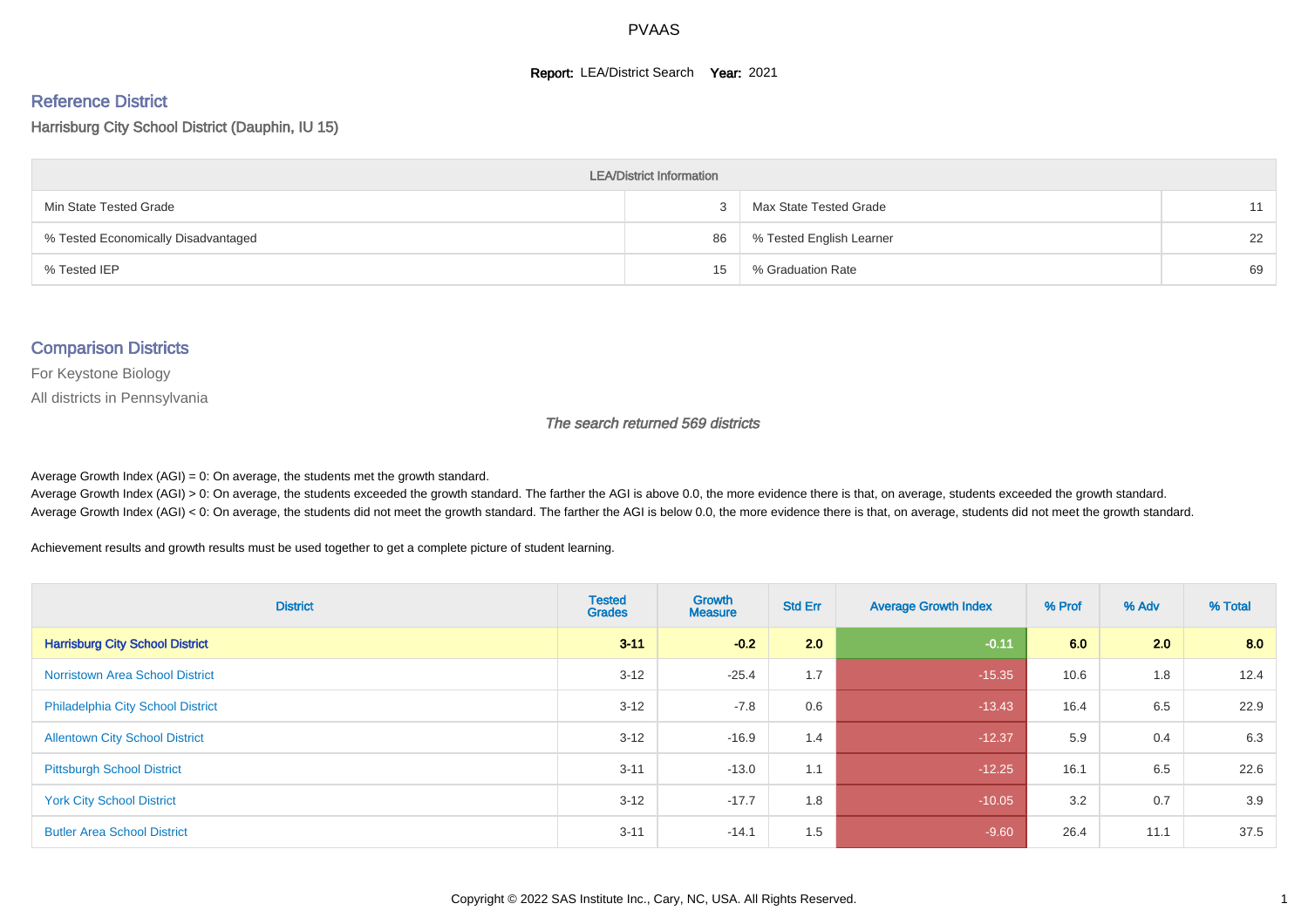| <b>District</b>                                    | <b>Tested</b><br><b>Grades</b> | <b>Growth</b><br><b>Measure</b> | <b>Std Err</b> | <b>Average Growth Index</b> | % Prof | % Adv | % Total |
|----------------------------------------------------|--------------------------------|---------------------------------|----------------|-----------------------------|--------|-------|---------|
| <b>Harrisburg City School District</b>             | $3 - 11$                       | $-0.2$                          | 2.0            | $-0.11$                     | 6.0    | 2.0   | 8.0     |
| <b>Muhlenberg School District</b>                  | $3 - 10$                       | $-17.8$                         | 1.9            | $-9.34$                     | 12.4   | 4.6   | 17.0    |
| <b>North Hills School District</b>                 | $3 - 11$                       | $-15.8$                         | 1.8            | $-8.84$                     | 26.4   | 19.8  | 46.2    |
| <b>Cheltenham School District</b>                  | $3 - 11$                       | $-17.6$                         | 2.0            | $-8.74$                     | 24.4   | 8.3   | 32.6    |
| <b>Williamsport Area School District</b>           | $3 - 11$                       | $-11.7$                         | 1.4            | $-8.29$                     | 18.2   | 10.5  | 28.7    |
| <b>West Side CTC</b>                               | $9 - 10$                       | $-32.0$                         | 3.9            | $-8.16$                     | 5.9    | 0.0   | 5.9     |
| Ambridge Area School District                      | $3 - 12$                       | $-19.4$                         | 2.5            | $-7.64$                     | 23.2   | 5.6   | 28.9    |
| <b>Lancaster School District</b>                   | $3 - 12$                       | $-10.0$                         | 1.4            | $-7.22$                     | 9.0    | 3.9   | 12.8    |
| <b>Greater Latrobe School District</b>             | $3 - 11$                       | $-14.1$                         | 2.0            | $-7.14$                     | 41.0   | 12.6  | 53.6    |
| <b>York Co School Of Technology</b>                | $9 - 12$                       | $-10.9$                         | 1.6            | $-6.79$                     | 22.6   | 4.0   | 26.6    |
| <b>Hempfield Area School District</b>              | $3 - 12$                       | $-10.2$                         | 1.6            | $-6.37$                     | 28.1   | 19.2  | 47.3    |
| <b>Kennett Consolidated School District</b>        | $3 - 11$                       | $-10.4$                         | 1.7            | $-6.27$                     | 28.7   | 14.0  | 42.7    |
| <b>Big Beaver Falls Area School District</b>       | $3 - 11$                       | $-17.9$                         | 2.8            | $-6.27$                     | 9.4    | 2.8   | 12.2    |
| <b>New Castle Area School District</b>             | $3 - 12$                       | $-13.6$                         | 2.3            | $-5.99$                     | 17.6   | 2.0   | 19.5    |
| <b>Coatesville Area School District</b>            | $3 - 11$                       | $-9.5$                          | 1.6            | $-5.81$                     | 12.8   | 3.3   | 16.2    |
| <b>Central Cambria School District</b>             | $3 - 11$                       | $-12.7$                         | 2.3            | $-5.61$                     | 19.4   | 7.4   | 26.9    |
| <b>Aliquippa School District</b>                   | $3 - 11$                       | $-20.0$                         | 3.6            | $-5.54$                     | 1.7    | 0.0   | 1.7     |
| <b>Frazier School District</b>                     | $3 - 11$                       | $-18.9$                         | 3.4            | $-5.49$                     | 18.3   | 1.4   | 19.7    |
| <b>Lincoln Park Performing Arts Charter School</b> | $7 - 11$                       | $-14.9$                         | 2.7            | $-5.45$                     | 39.3   | 8.9   | 48.2    |
| <b>Washington School District</b>                  | $3 - 11$                       | $-15.9$                         | 2.9            | $-5.44$                     | 12.9   | 1.7   | 14.7    |
| Philadelphia Academy Charter School                | $3 - 11$                       | $-14.7$                         | 2.7            | $-5.42$                     | 21.6   | 3.9   | 25.5    |
| <b>Bristol Township School District</b>            | $3 - 11$                       | $-7.4$                          | 1.4            | $-5.32$                     | 13.8   | 4.6   | 18.4    |
| <b>Wilkes-Barre Area School District</b>           | $3 - 11$                       | $-12.4$                         | 2.4            | $-5.18$                     | 14.2   | 3.7   | 17.9    |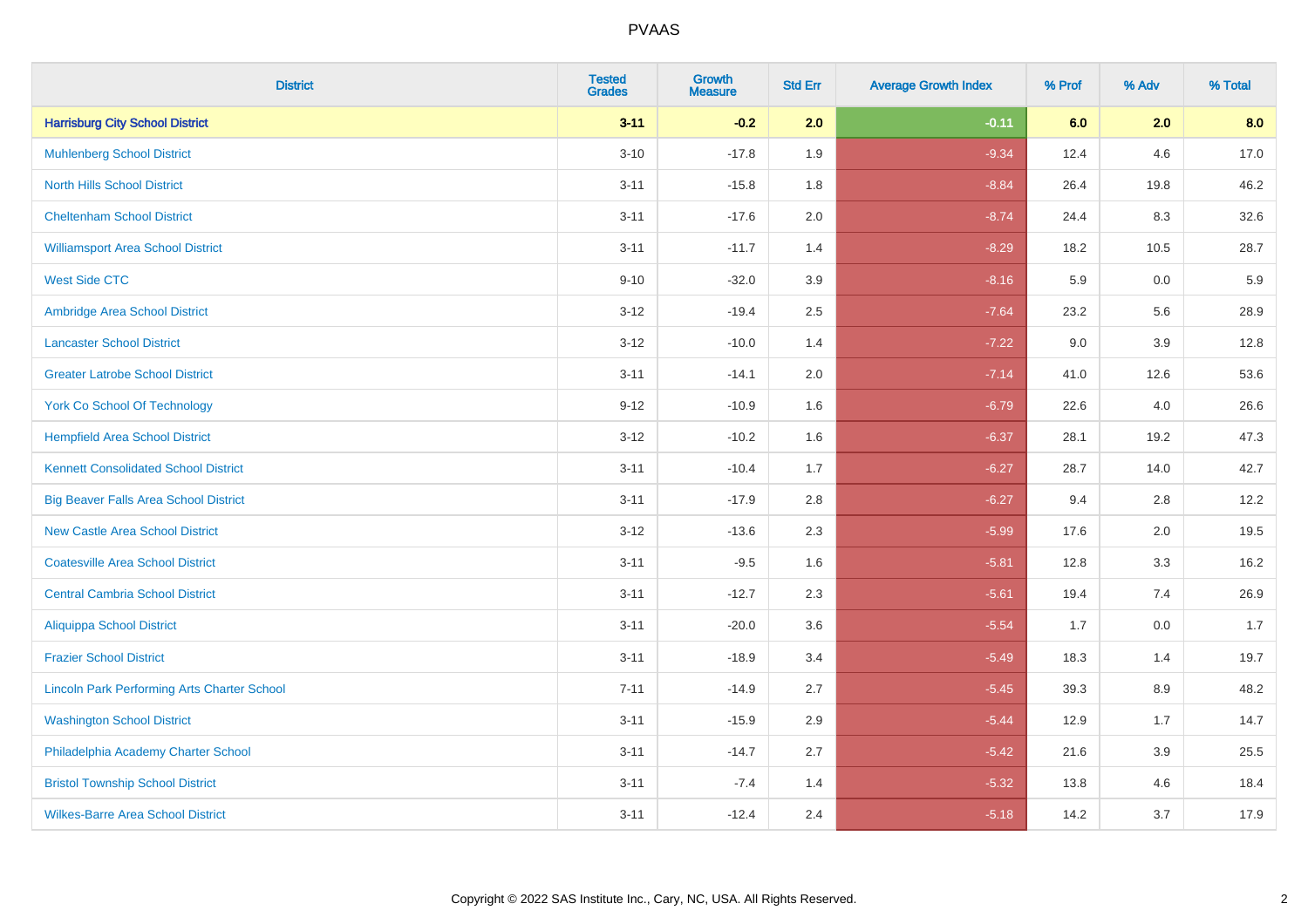| <b>District</b>                                   | <b>Tested</b><br><b>Grades</b> | <b>Growth</b><br><b>Measure</b> | <b>Std Err</b> | <b>Average Growth Index</b> | % Prof | % Adv   | % Total  |
|---------------------------------------------------|--------------------------------|---------------------------------|----------------|-----------------------------|--------|---------|----------|
| <b>Harrisburg City School District</b>            | $3 - 11$                       | $-0.2$                          | 2.0            | $-0.11$                     | 6.0    | 2.0     | 8.0      |
| <b>East Lycoming School District</b>              | $3 - 11$                       | $-10.9$                         | 2.1            | $-5.08$                     | 22.5   | 8.2     | $30.8\,$ |
| Meyersdale Area School District                   | $3 - 11$                       | $-16.1$                         | 3.3            | $-4.94$                     | 20.3   | 5.8     | 26.1     |
| <b>Trinity Area School District</b>               | $3 - 11$                       | $-8.7$                          | 1.8            | $-4.87$                     | 20.9   | 9.8     | 30.8     |
| <b>Executive Education Academy Charter School</b> | $3 - 10$                       | $-14.6$                         | 3.0            | $-4.81$                     | 8.5    | 1.2     | 9.8      |
| <b>Chartiers-Houston School District</b>          | $3 - 10$                       | $-16.5$                         | 3.5            | $-4.79$                     | 26.3   | 6.6     | 32.9     |
| <b>West Mifflin Area School District</b>          | $3 - 12$                       | $-11.9$                         | 2.5            | $-4.77$                     | 15.9   | 4.0     | 19.9     |
| Lehigh Valley Charter High School For The Arts    | $9 - 10$                       | $-11.8$                         | 2.5            | $-4.76$                     | 28.9   | 5.7     | 34.6     |
| <b>Girard School District</b>                     | $3 - 11$                       | $-12.3$                         | 2.6            | $-4.76$                     | 29.7   | 18.9    | 48.6     |
| <b>Neshannock Township School District</b>        | $3 - 10$                       | $-12.5$                         | 2.7            | $-4.73$                     | 29.0   | 13.0    | 42.0     |
| <b>Fannett-Metal School District</b>              | $3 - 11$                       | $-22.3$                         | 4.8            | $-4.65$                     | 16.4   | 6.6     | 23.0     |
| <b>Derry Area School District</b>                 | $3 - 11$                       | $-11.8$                         | 2.6            | $-4.53$                     | 34.8   | 6.1     | 40.9     |
| <b>Northwestern School District</b>               | $3 - 11$                       | $-14.6$                         | 3.2            | $-4.51$                     | 32.5   | 13.7    | 46.2     |
| <b>Dunmore School District</b>                    | $3 - 11$                       | $-12.2$                         | 2.7            | $-4.51$                     | 15.0   | 5.3     | 20.4     |
| <b>Hanover Public School District</b>             | $3 - 11$                       | $-12.4$                         | 2.7            | $-4.50$                     | 22.7   | 6.2     | 28.9     |
| Jim Thorpe Area School District                   | $3 - 11$                       | $-10.9$                         | 2.4            | $-4.48$                     | 19.5   | $6.0\,$ | 25.5     |
| <b>Greenville Area School District</b>            | $3 - 11$                       | $-13.2$                         | 3.0            | $-4.45$                     | 32.1   | 4.6     | 36.7     |
| <b>Chambersburg Area School District</b>          | $3 - 11$                       | $-5.6$                          | 1.3            | $-4.42$                     | 24.2   | 15.2    | 39.4     |
| <b>General Mclane School District</b>             | $3 - 11$                       | $-10.7$                         | 2.4            | $-4.40$                     | 34.0   | 15.6    | 49.6     |
| <b>Big Spring School District</b>                 | $3 - 11$                       | $-9.8$                          | 2.3            | $-4.32$                     | 23.6   | 12.9    | 36.5     |
| <b>Interboro School District</b>                  | $3 - 12$                       | $-8.4$                          | 2.0            | $-4.27$                     | 27.6   | 6.4     | 34.1     |
| <b>Central Dauphin School District</b>            | $3 - 11$                       | $-5.2$                          | 1.2            | $-4.24$                     | 29.3   | 8.7     | 38.0     |
| <b>Chartiers Valley School District</b>           | $3 - 11$                       | $-9.1$                          | 2.1            | $-4.23$                     | 20.7   | 17.4    | 38.0     |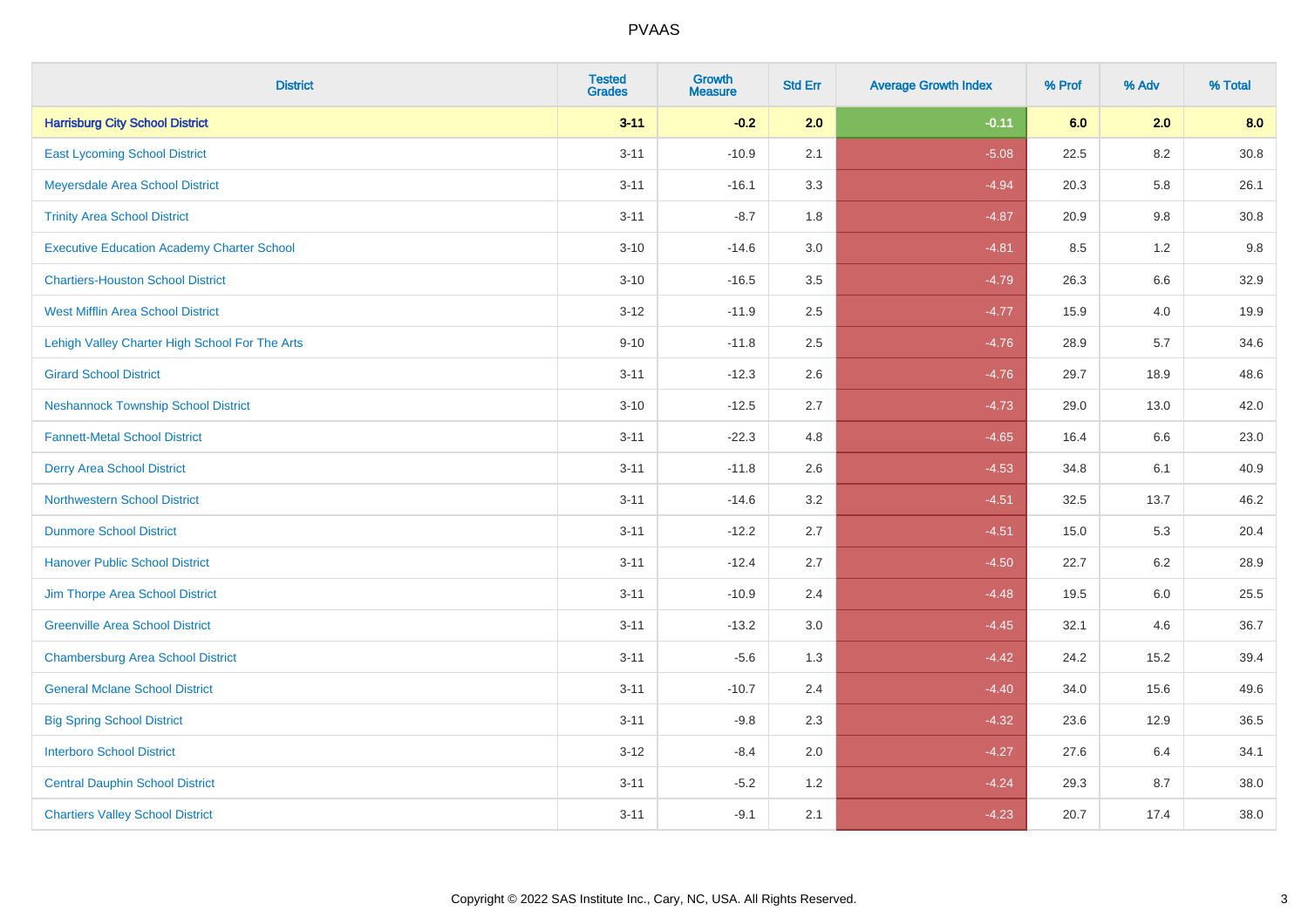| <b>District</b>                               | <b>Tested</b><br><b>Grades</b> | Growth<br><b>Measure</b> | <b>Std Err</b> | <b>Average Growth Index</b> | % Prof | % Adv | % Total |
|-----------------------------------------------|--------------------------------|--------------------------|----------------|-----------------------------|--------|-------|---------|
| <b>Harrisburg City School District</b>        | $3 - 11$                       | $-0.2$                   | 2.0            | $-0.11$                     | 6.0    | 2.0   | 8.0     |
| <b>Central Fulton School District</b>         | $3 - 11$                       | $-13.3$                  | 3.2            | $-4.20$                     | 18.1   | 9.7   | 27.8    |
| <b>Williamsburg Community School District</b> | $3 - 11$                       | $-16.9$                  | 4.1            | $-4.14$                     | 22.4   | 0.0   | 22.4    |
| <b>Panther Valley School District</b>         | $3 - 12$                       | $-13.3$                  | 3.2            | $-4.10$                     | 31.5   | 4.1   | 35.6    |
| <b>Moniteau School District</b>               | $3 - 11$                       | $-11.8$                  | 2.9            | $-4.07$                     | 22.6   | 5.0   | 27.6    |
| <b>Mid Valley School District</b>             | $3 - 10$                       | $-11.1$                  | 2.7            | $-4.07$                     | 28.3   | 8.1   | 36.4    |
| <b>Mcguffey School District</b>               | $3 - 11$                       | $-12.1$                  | 3.0            | $-4.06$                     | 12.8   | 5.9   | 18.6    |
| <b>Southmoreland School District</b>          | $3 - 11$                       | $-12.5$                  | 3.1            | $-4.04$                     | 33.3   | 15.5  | 48.8    |
| <b>Milton Area School District</b>            | $3 - 11$                       | $-10.1$                  | 2.5            | $-4.04$                     | 23.0   | 11.3  | 34.2    |
| <b>Scranton School District</b>               | $3 - 12$                       | $-10.1$                  | 2.5            | $-4.04$                     | 20.0   | 7.7   | 27.7    |
| <b>Deer Lakes School District</b>             | $3 - 11$                       | $-10.0$                  | 2.5            | $-4.02$                     | 27.7   | 9.9   | 37.6    |
| <b>Ellwood City Area School District</b>      | $3 - 11$                       | $-12.5$                  | 3.1            | $-4.00$                     | 26.7   | 8.7   | 35.4    |
| <b>Plum Borough School District</b>           | $3 - 11$                       | $-9.4$                   | 2.4            | $-3.98$                     | 32.9   | 27.4  | 60.4    |
| <b>Windber Area School District</b>           | $3 - 11$                       | $-11.9$                  | 3.0            | $-3.94$                     | 41.0   | 10.3  | 51.3    |
| <b>Tussey Mountain School District</b>        | $3 - 12$                       | $-13.0$                  | 3.3            | $-3.93$                     | 11.1   | 3.2   | 14.3    |
| <b>Bethlehem Area School District</b>         | $3 - 11$                       | $-4.5$                   | 1.1            | $-3.91$                     | 20.4   | 11.3  | 31.7    |
| <b>Tacony Academy Charter School</b>          | $3 - 11$                       | $-12.9$                  | 3.3            | $-3.90$                     | 8.6    | 1.4   | 10.0    |
| <b>Grove City Area School District</b>        | $3 - 12$                       | $-8.8$                   | 2.3            | $-3.89$                     | 25.6   | 16.4  | 42.0    |
| <b>Pittston Area School District</b>          | $3 - 11$                       | $-8.2$                   | 2.2            | $-3.75$                     | 26.7   | 14.8  | 41.5    |
| <b>Mohawk Area School District</b>            | $3 - 11$                       | $-10.5$                  | 2.8            | $-3.75$                     | 35.1   | 10.6  | 45.7    |
| Jefferson County-Dubois AVTS                  | $9 - 11$                       | $-11.7$                  | 3.1            | $-3.72$                     | 17.6   | 2.8   | 20.4    |
| <b>Shade-Central City School District</b>     | $3 - 11$                       | $-14.6$                  | 4.0            | $-3.68$                     | 9.6    | 0.0   | 9.6     |
| <b>Old Forge School District</b>              | $3 - 12$                       | $-11.3$                  | 3.1            | $-3.62$                     | 28.6   | 13.2  | 41.8    |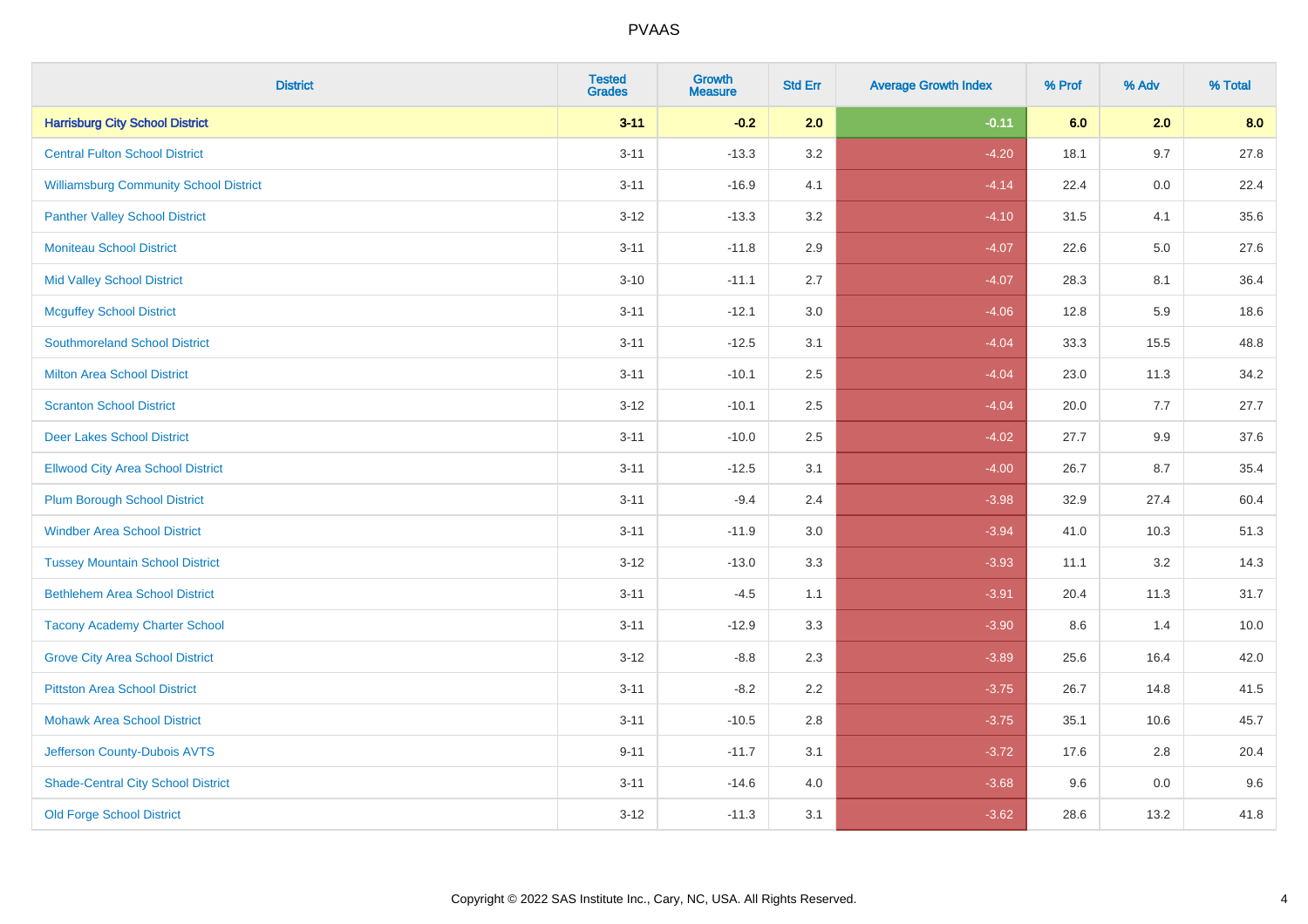| <b>District</b>                           | <b>Tested</b><br><b>Grades</b> | <b>Growth</b><br><b>Measure</b> | <b>Std Err</b> | <b>Average Growth Index</b> | % Prof | % Adv | % Total |
|-------------------------------------------|--------------------------------|---------------------------------|----------------|-----------------------------|--------|-------|---------|
| <b>Harrisburg City School District</b>    | $3 - 11$                       | $-0.2$                          | 2.0            | $-0.11$                     | 6.0    | 2.0   | 8.0     |
| <b>West York Area School District</b>     | $3 - 12$                       | $-9.8$                          | 2.7            | $-3.57$                     | 21.9   | 10.9  | 32.8    |
| Morrisville Borough School District       | $3 - 11$                       | $-13.1$                         | 3.7            | $-3.52$                     | 4.9    | 1.6   | 6.6     |
| Mechanicsburg Area School District        | $3 - 11$                       | $-5.7$                          | 1.6            | $-3.48$                     | 35.1   | 16.0  | 51.2    |
| <b>South Park School District</b>         | $3 - 11$                       | $-8.8$                          | 2.5            | $-3.46$                     | 28.1   | 17.0  | 45.2    |
| <b>Burgettstown Area School District</b>  | $3 - 11$                       | $-11.2$                         | 3.2            | $-3.46$                     | 16.0   | 2.7   | 18.7    |
| <b>Ligonier Valley School District</b>    | $3 - 11$                       | $-10.8$                         | 3.1            | $-3.43$                     | 34.1   | 5.8   | 39.9    |
| <b>Shikellamy School District</b>         | $3 - 10$                       | $-8.3$                          | 2.4            | $-3.42$                     | 20.8   | 18.5  | 39.2    |
| <b>Mount Carmel Area School District</b>  | $3 - 11$                       | $-7.9$                          | 2.3            | $-3.38$                     | 18.2   | 4.4   | 22.6    |
| East Stroudsburg Area School District     | $3 - 11$                       | $-4.9$                          | 1.4            | $-3.38$                     | 22.7   | 12.5  | 35.2    |
| Lackawanna Trail School District          | $3 - 10$                       | $-11.0$                         | 3.3            | $-3.35$                     | 13.1   | 18.0  | 31.2    |
| <b>Riverview School District</b>          | $3 - 11$                       | $-13.0$                         | 4.0            | $-3.29$                     | 43.1   | 7.8   | 51.0    |
| Canon-Mcmillan School District            | $3 - 11$                       | $-5.0$                          | 1.5            | $-3.25$                     | 30.8   | 28.5  | 59.3    |
| <b>Somerset Area School District</b>      | $3 - 11$                       | $-7.6$                          | 2.4            | $-3.17$                     | 21.0   | 14.5  | 35.5    |
| <b>Parkland School District</b>           | $3 - 11$                       | $-3.7$                          | 1.2            | $-3.17$                     | 31.4   | 30.6  | 62.0    |
| <b>Montoursville Area School District</b> | $3 - 12$                       | $-8.4$                          | 2.6            | $-3.17$                     | 38.8   | 18.2  | 57.0    |
| <b>Keystone Oaks School District</b>      | $3 - 11$                       | $-7.2$                          | 2.3            | $-3.14$                     | 30.0   | 11.1  | 41.0    |
| <b>Wissahickon School District</b>        | $3 - 10$                       | $-5.3$                          | 1.7            | $-3.14$                     | 27.5   | 29.0  | 56.6    |
| <b>Hanover Area School District</b>       | $3 - 11$                       | $-14.7$                         | 4.7            | $-3.13$                     | 12.1   | 3.0   | 15.2    |
| <b>Erie City School District</b>          | $3 - 12$                       | $-4.5$                          | 1.4            | $-3.09$                     | 13.4   | 6.7   | 20.1    |
| Jefferson-Morgan School District          | $3 - 10$                       | $-12.0$                         | 3.9            | $-3.09$                     | 28.6   | 6.1   | 34.7    |
| California Area School District           | $3 - 10$                       | $-13.7$                         | 4.5            | $-3.06$                     | 41.7   | 16.7  | 58.3    |
| <b>Greensburg Salem School District</b>   | $3 - 11$                       | $-6.9$                          | 2.2            | $-3.06$                     | 30.3   | 13.3  | 43.6    |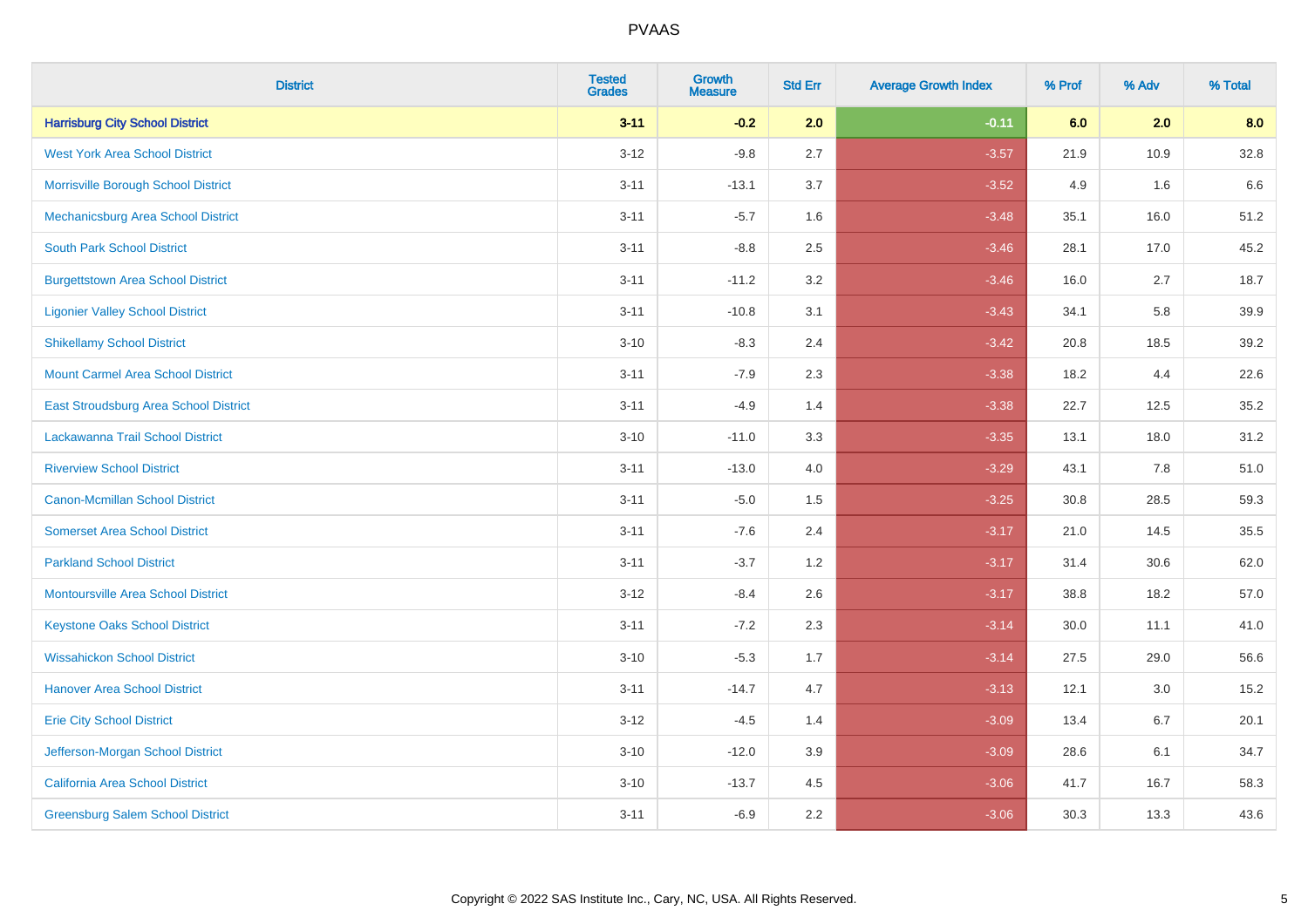| <b>District</b>                                | <b>Tested</b><br><b>Grades</b> | <b>Growth</b><br><b>Measure</b> | <b>Std Err</b> | <b>Average Growth Index</b> | % Prof | % Adv | % Total |
|------------------------------------------------|--------------------------------|---------------------------------|----------------|-----------------------------|--------|-------|---------|
| <b>Harrisburg City School District</b>         | $3 - 11$                       | $-0.2$                          | 2.0            | $-0.11$                     | 6.0    | 2.0   | 8.0     |
| Imhotep Institute Charter High School          | $9 - 11$                       | $-17.6$                         | 5.8            | $-3.03$                     | 15.4   | 0.0   | 15.4    |
| Boys Latin Of Philadelphia Charter School      | $6 - 12$                       | $-8.0$                          | 2.7            | $-3.02$                     | 1.4    | 0.0   | 1.4     |
| <b>Gettysburg Area School District</b>         | $3 - 11$                       | $-6.0$                          | 2.0            | $-3.02$                     | 28.8   | 19.6  | 48.5    |
| <b>Corry Area School District</b>              | $3 - 11$                       | $-6.8$                          | 2.3            | $-3.01$                     | 24.0   | 8.8   | 32.8    |
| <b>Carlisle Area School District</b>           | $3 - 11$                       | $-5.2$                          | 1.7            | $-2.99$                     | 28.0   | 19.3  | 47.3    |
| <b>Montour School District</b>                 | $3 - 11$                       | $-6.1$                          | 2.1            | $-2.95$                     | 31.8   | 23.6  | 55.3    |
| <b>Baldwin-Whitehall School District</b>       | $3 - 11$                       | $-5.5$                          | 1.9            | $-2.93$                     | 32.0   | 14.7  | 46.7    |
| <b>Carbon Career &amp; Technical Institute</b> | $9 - 11$                       | $-9.3$                          | 3.2            | $-2.92$                     | 19.6   | 2.2   | 21.7    |
| <b>Mifflinburg Area School District</b>        | $3 - 11$                       | $-6.0$                          | 2.1            | $-2.87$                     | 32.7   | 13.3  | 46.0    |
| <b>Berwick Area School District</b>            | $3 - 11$                       | $-6.9$                          | 2.4            | $-2.84$                     | 22.3   | 11.5  | 33.8    |
| Southern Columbia Area School District         | $3 - 11$                       | $-8.5$                          | 3.0            | $-2.83$                     | 30.5   | 12.8  | 43.3    |
| <b>Innovative Arts Academy Charter School</b>  | $6 - 11$                       | $-7.2$                          | 2.5            | $-2.83$                     | 2.0    | 0.0   | $2.0\,$ |
| <b>Quakertown Community School District</b>    | $3 - 12$                       | $-4.3$                          | $1.5\,$        | $-2.79$                     | 33.8   | 20.1  | 53.8    |
| <b>Sharon City School District</b>             | $3 - 11$                       | $-6.5$                          | 2.3            | $-2.79$                     | 13.1   | 5.0   | 18.1    |
| <b>Pottsgrove School District</b>              | $3 - 11$                       | $-5.5$                          | 2.0            | $-2.78$                     | 28.6   | 10.3  | 38.8    |
| <b>Clarion-Limestone Area School District</b>  | $3 - 12$                       | $-10.0$                         | 3.6            | $-2.76$                     | 28.3   | 20.0  | 48.3    |
| Selinsgrove Area School District               | $3 - 12$                       | $-5.7$                          | 2.1            | $-2.74$                     | 25.4   | 13.9  | 39.2    |
| <b>Karns City Area School District</b>         | $3 - 11$                       | $-7.2$                          | 2.6            | $-2.71$                     | 26.4   | 20.8  | 47.2    |
| <b>Eastern York School District</b>            | $3 - 11$                       | $-6.2$                          | 2.3            | $-2.70$                     | 27.8   | 18.5  | 46.4    |
| La Academia Partnership Charter School         | $6 - 11$                       | $-15.5$                         | 5.7            | $-2.70$                     | 2.3    | 0.0   | 2.3     |
| <b>Governor Mifflin School District</b>        | $3 - 11$                       | $-4.4$                          | 1.6            | $-2.69$                     | 30.3   | 7.7   | 38.0    |
| <b>Avonworth School District</b>               | $3 - 10$                       | $-6.2$                          | 2.3            | $-2.68$                     | 35.9   | 14.1  | 50.0    |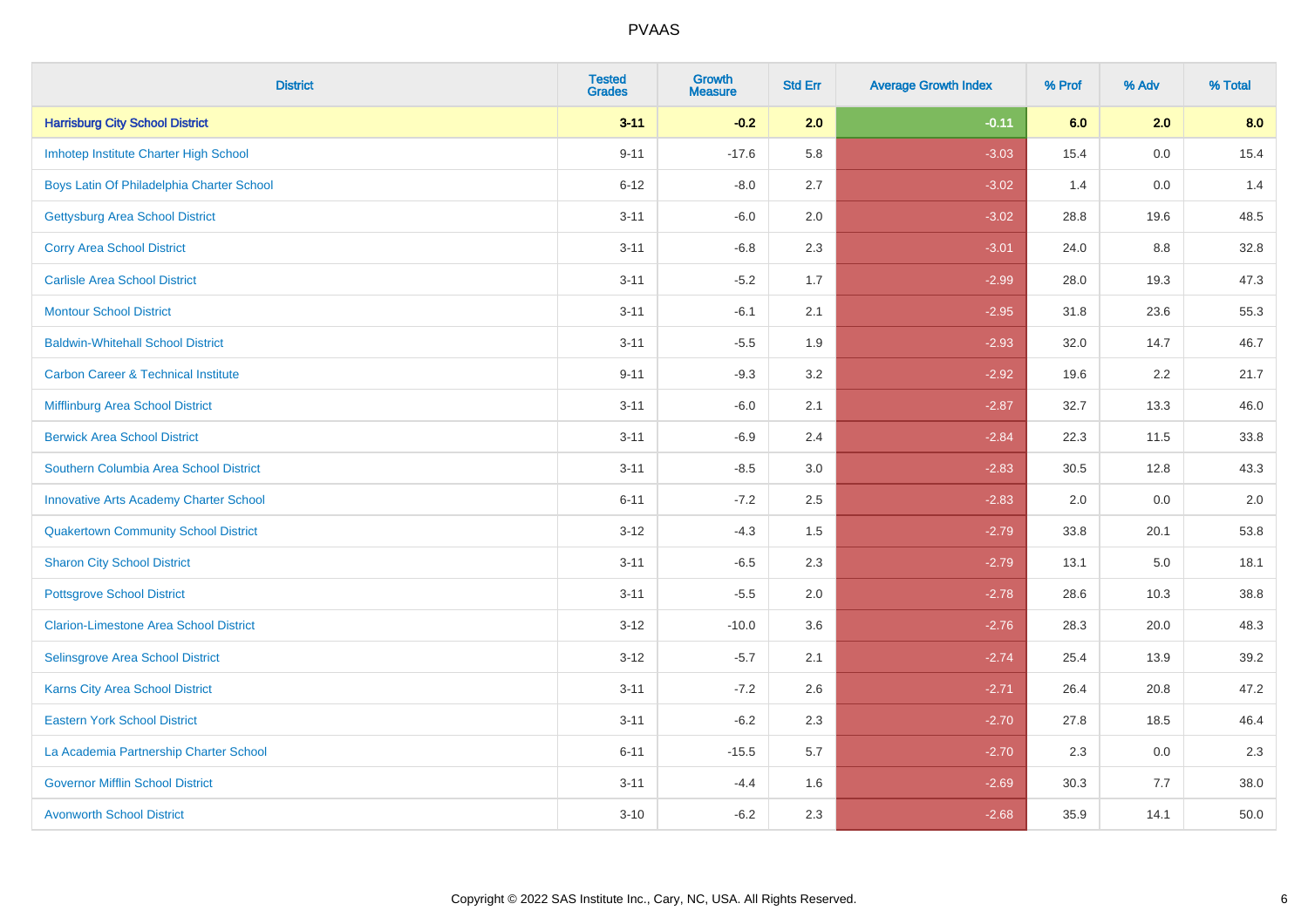| <b>District</b>                               | <b>Tested</b><br><b>Grades</b> | <b>Growth</b><br><b>Measure</b> | <b>Std Err</b> | <b>Average Growth Index</b> | % Prof | % Adv | % Total |
|-----------------------------------------------|--------------------------------|---------------------------------|----------------|-----------------------------|--------|-------|---------|
| <b>Harrisburg City School District</b>        | $3 - 11$                       | $-0.2$                          | 2.0            | $-0.11$                     | 6.0    | 2.0   | 8.0     |
| <b>Lawrence County CTC</b>                    | $10 - 11$                      | $-9.8$                          | 3.7            | $-2.68$                     | 7.3    | 0.0   | $7.3$   |
| <b>Blairsville-Saltsburg School District</b>  | $3 - 11$                       | $-7.5$                          | 2.8            | $-2.67$                     | 20.1   | 8.2   | 28.3    |
| <b>Connellsville Area School District</b>     | $3 - 11$                       | $-5.3$                          | 2.0            | $-2.67$                     | 24.2   | 5.0   | 29.1    |
| <b>Turkeyfoot Valley Area School District</b> | $3 - 12$                       | $-15.4$                         | 5.8            | $-2.66$                     | 3.8    | 3.8   | 7.6     |
| <b>Richland School District</b>               | $3 - 11$                       | $-6.9$                          | 2.6            | $-2.63$                     | 40.1   | 20.9  | 61.0    |
| <b>Bethel Park School District</b>            | $3 - 11$                       | $-4.4$                          | 1.7            | $-2.62$                     | 40.1   | 27.3  | 67.4    |
| <b>Union City Area School District</b>        | $3 - 12$                       | $-8.7$                          | 3.3            | $-2.59$                     | 29.7   | 10.9  | 40.6    |
| <b>Greater Nanticoke Area School District</b> | $3 - 12$                       | $-6.8$                          | 2.6            | $-2.58$                     | 15.2   | 8.9   | 24.1    |
| Catasauqua Area School District               | $3 - 12$                       | $-7.3$                          | 2.8            | $-2.58$                     | 27.1   | 11.2  | 38.3    |
| <b>Antietam School District</b>               | $3 - 10$                       | $-9.5$                          | 3.7            | $-2.57$                     | 20.9   | 1.5   | 22.4    |
| Columbia-Montour AVTS                         | $9 - 10$                       | $-7.1$                          | 2.8            | $-2.52$                     | 19.5   | 3.2   | 22.7    |
| Perseus House Charter School Of Excellence    | $6 - 11$                       | $-6.4$                          | 2.6            | $-2.50$                     | 0.9    | 0.0   | 0.9     |
| Pocono Mountain School District               | $3 - 12$                       | $-4.3$                          | 1.8            | $-2.43$                     | 35.5   | 17.1  | 52.6    |
| <b>Forbes Road School District</b>            | $3 - 11$                       | $-11.5$                         | 4.7            | $-2.43$                     | 23.1   | 10.3  | 33.3    |
| <b>Redbank Valley School District</b>         | $3 - 11$                       | $-7.5$                          | 3.1            | $-2.41$                     | 12.4   | 10.6  | 23.1    |
| <b>Wyoming Valley West School District</b>    | $3 - 11$                       | $-5.5$                          | 2.3            | $-2.38$                     | 22.2   | 9.2   | 31.4    |
| <b>Mount Pleasant Area School District</b>    | $3 - 11$                       | $-5.4$                          | 2.3            | $-2.37$                     | 33.3   | 8.7   | 42.0    |
| <b>Pottsville Area School District</b>        | $3 - 12$                       | $-4.9$                          | 2.1            | $-2.36$                     | 21.8   | 7.9   | 29.6    |
| Octorara Area School District                 | $3 - 11$                       | $-7.5$                          | 3.2            | $-2.35$                     | 26.1   | 17.0  | 43.2    |
| <b>City CHS</b>                               | $10 - 11$                      | $-5.6$                          | 2.4            | $-2.34$                     | 15.9   | 1.5   | 17.4    |
| <b>Jamestown Area School District</b>         | $3 - 11$                       | $-9.5$                          | 4.1            | $-2.33$                     | 41.5   | 4.9   | 46.3    |
| <b>Riverside School District</b>              | $3 - 11$                       | $-6.2$                          | 2.7            | $-2.33$                     | 20.8   | 17.0  | 37.7    |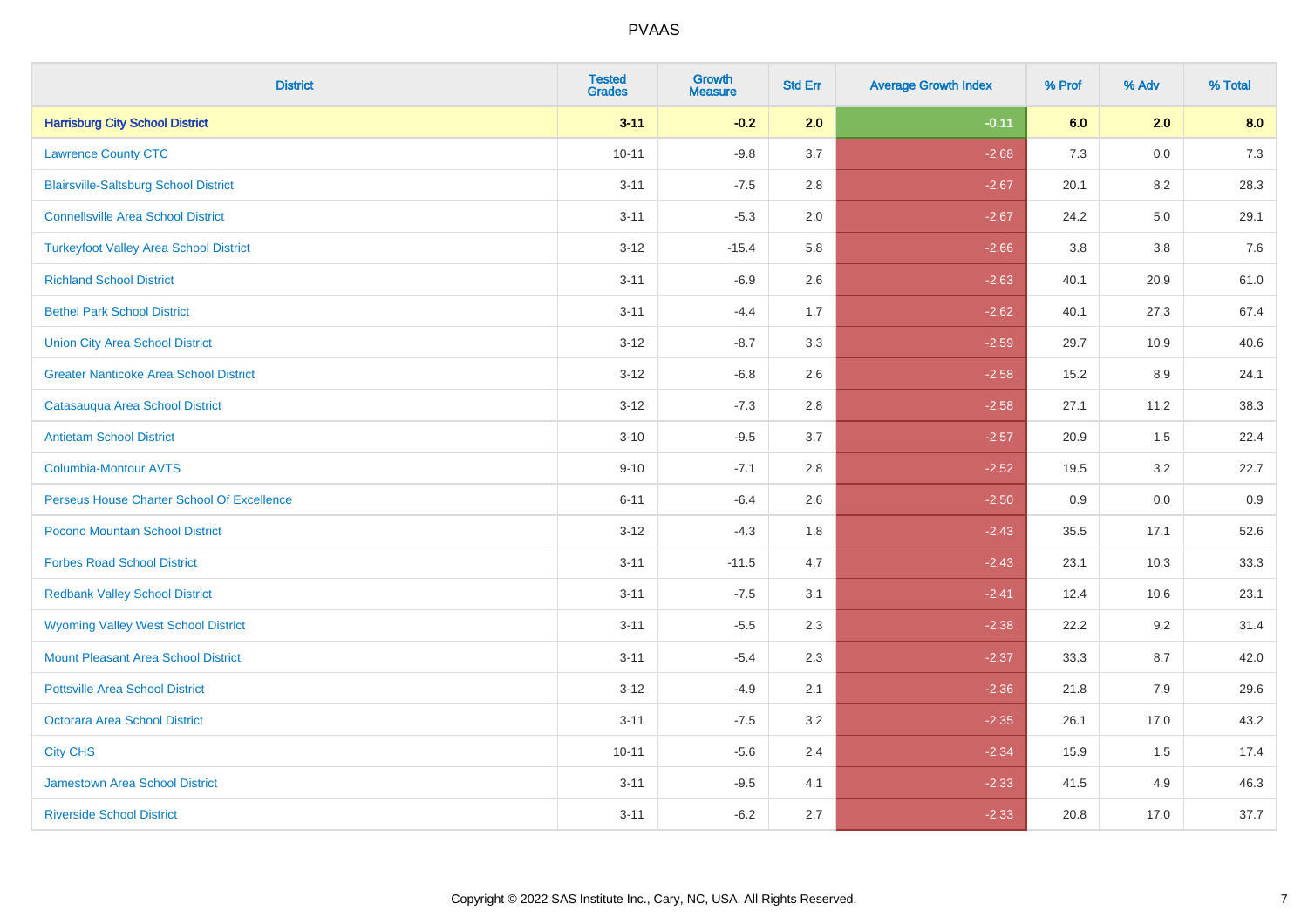| <b>District</b>                                                       | <b>Tested</b><br><b>Grades</b> | <b>Growth</b><br><b>Measure</b> | <b>Std Err</b> | <b>Average Growth Index</b> | % Prof | % Adv   | % Total |
|-----------------------------------------------------------------------|--------------------------------|---------------------------------|----------------|-----------------------------|--------|---------|---------|
| <b>Harrisburg City School District</b>                                | $3 - 11$                       | $-0.2$                          | 2.0            | $-0.11$                     | 6.0    | 2.0     | 8.0     |
| <b>Commodore Perry School District</b>                                | $3 - 11$                       | $-10.4$                         | 4.5            | $-2.30$                     | 29.4   | 5.9     | 35.3    |
| <b>Carmichaels Area School District</b>                               | $3 - 10$                       | $-7.0$                          | 3.1            | $-2.30$                     | 17.8   | 9.6     | 27.4    |
| <b>Susquenita School District</b>                                     | $3 - 11$                       | $-5.9$                          | 2.6            | $-2.28$                     | 30.6   | 13.9    | 44.4    |
| <b>Achievement House Charter School</b>                               | $7 - 11$                       | $-8.2$                          | 3.6            | $-2.28$                     | 16.7   | 2.8     | 19.4    |
| <b>Owen J Roberts School District</b>                                 | $3 - 11$                       | $-3.5$                          | 1.5            | $-2.27$                     | 36.8   | 24.4    | 61.2    |
| <b>Yough School District</b>                                          | $3 - 10$                       | $-6.2$                          | 2.7            | $-2.27$                     | 28.9   | $8.8\,$ | 37.7    |
| <b>Elizabeth Forward School District</b>                              | $3 - 11$                       | $-5.5$                          | 2.5            | $-2.25$                     | 32.2   | 12.8    | 45.0    |
| <b>Wyoming Area School District</b>                                   | $3 - 10$                       | $-5.5$                          | 2.5            | $-2.21$                     | 32.0   | 9.6     | 41.6    |
| <b>Western Beaver County School District</b>                          | $3 - 11$                       | $-9.3$                          | 4.2            | $-2.20$                     | 45.1   | 3.9     | 49.0    |
| North Schuylkill School District                                      | $3 - 11$                       | $-4.7$                          | 2.2            | $-2.16$                     | 20.2   | 11.7    | 31.9    |
| <b>Elk Lake School District</b>                                       | $3 - 11$                       | $-6.1$                          | 2.9            | $-2.12$                     | 26.3   | 11.6    | 37.9    |
| <b>West Middlesex Area School District</b>                            | $3 - 10$                       | $-7.4$                          | $3.5\,$        | $-2.11$                     | 32.0   | 9.6     | 41.6    |
| Cambria Heights School District                                       | $3 - 10$                       | $-6.2$                          | 2.9            | $-2.11$                     | 25.0   | 13.0    | 38.0    |
| <b>East Allegheny School District</b>                                 | $3 - 11$                       | $-6.4$                          | 3.0            | $-2.11$                     | 21.0   | 7.4     | 28.4    |
| <b>Mastery Charter School - Gratz Campus</b>                          | $7 - 10$                       | $-9.5$                          | 4.6            | $-2.09$                     | 0.0    | 3.4     | 3.4     |
| <b>Wellsboro Area School District</b>                                 | $3 - 11$                       | $-6.3$                          | 3.0            | $-2.08$                     | 24.4   | 13.4    | 37.8    |
| <b>West Greene School District</b>                                    | $3 - 11$                       | $-8.1$                          | 3.9            | $-2.08$                     | 31.0   | 11.9    | 42.9    |
| <b>Boyertown Area School District</b>                                 | $3 - 11$                       | $-2.9$                          | 1.4            | $-2.06$                     | 30.8   | 22.6    | 53.4    |
| <b>Freedom Area School District</b>                                   | $3 - 11$                       | $-6.3$                          | 3.1            | $-2.04$                     | 22.9   | 8.4     | 31.3    |
| <b>Riverside Beaver County School District</b>                        | $3 - 11$                       | $-5.5$                          | 2.7            | $-2.03$                     | 35.8   | 23.2    | 59.0    |
| Preparatory Charter School Of Mathematics, Science, Tech, And Careers | $9 - 10$                       | $-5.1$                          | 2.5            | $-2.03$                     | 6.3    | 1.4     | 7.7     |
| <b>Bristol Borough School District</b>                                | $3 - 12$                       | $-5.9$                          | 2.9            | $-2.00$                     | 27.8   | 3.3     | 31.1    |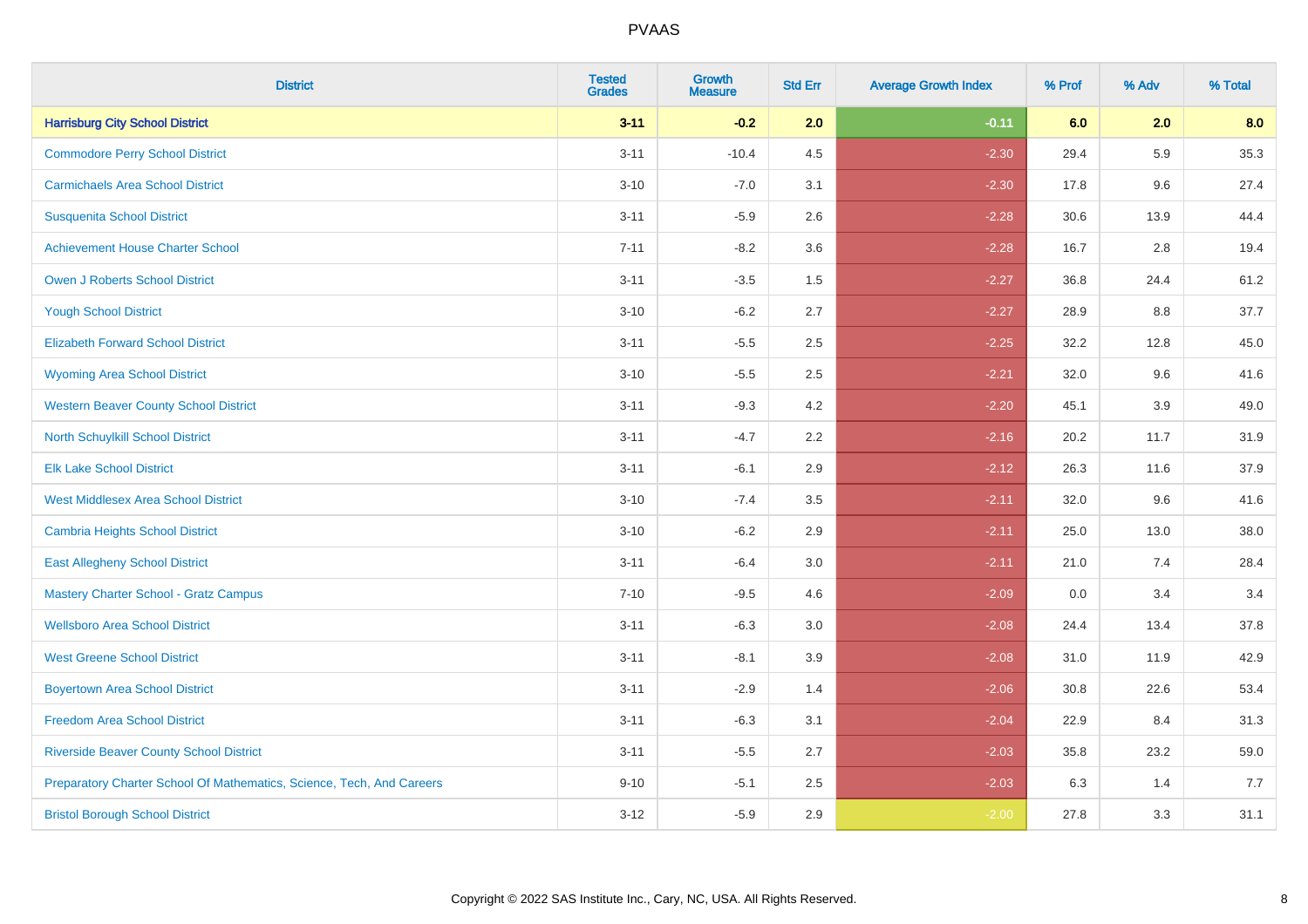| <b>District</b>                                        | <b>Tested</b><br><b>Grades</b> | <b>Growth</b><br><b>Measure</b> | <b>Std Err</b> | <b>Average Growth Index</b> | % Prof | % Adv | % Total |
|--------------------------------------------------------|--------------------------------|---------------------------------|----------------|-----------------------------|--------|-------|---------|
| <b>Harrisburg City School District</b>                 | $3 - 11$                       | $-0.2$                          | 2.0            | $-0.11$                     | 6.0    | 2.0   | 8.0     |
| Lincoln Leadership Academy Charter School              | $3 - 12$                       | $-7.4$                          | 3.7            | $-1.99$                     | 6.4    | 2.1   | 8.5     |
| <b>Sto-Rox School District</b>                         | $3 - 10$                       | $-7.0$                          | 3.5            | $-1.99$                     | 3.2    | 0.0   | 3.2     |
| <b>Kiski Area School District</b>                      | $3 - 11$                       | $-4.0$                          | 2.0            | $-1.99$                     | 23.1   | 18.2  | 41.3    |
| <b>Titusville Area School District</b>                 | $3 - 11$                       | $-5.0$                          | 2.5            | $-1.98$                     | 26.5   | 6.8   | 33.3    |
| Lehigh Valley Academy Regional Charter School          | $3 - 11$                       | $-5.9$                          | 3.0            | $-1.98$                     | 20.0   | 7.7   | 27.7    |
| <b>North East School District</b>                      | $3 - 11$                       | $-5.3$                          | 2.7            | $-1.97$                     | 31.7   | 24.8  | 56.4    |
| <b>Schuylkill Haven Area School District</b>           | $3 - 11$                       | $-5.3$                          | 2.7            | $-1.96$                     | 22.2   | 11.6  | 33.8    |
| Southern Lehigh School District                        | $3 - 11$                       | $-4.1$                          | 2.1            | $-1.94$                     | 39.3   | 28.0  | 67.2    |
| Millersburg Area School District                       | $3 - 11$                       | $-6.6$                          | 3.4            | $-1.92$                     | 24.1   | 10.3  | 34.5    |
| <b>Jenkintown School District</b>                      | $3 - 11$                       | $-7.9$                          | 4.1            | $-1.92$                     | 34.1   | 27.3  | 61.4    |
| <b>Chester Charter Scholars Academy Charter School</b> | $3 - 12$                       | $-6.2$                          | 3.3            | $-1.88$                     | 2.2    | 0.0   | 2.2     |
| Penn Cambria School District                           | $3 - 11$                       | $-4.5$                          | 2.4            | $-1.86$                     | 27.3   | 15.8  | 43.2    |
| <b>Montgomery Area School District</b>                 | $3 - 11$                       | $-5.8$                          | 3.2            | $-1.83$                     | 25.0   | 11.5  | 36.5    |
| <b>West Chester Area School District</b>               | $3 - 11$                       | $-2.1$                          | 1.2            | $-1.83$                     | 36.4   | 23.2  | 59.6    |
| <b>Westinghouse Arts Academy Charter School</b>        | $9 - 10$                       | $-6.0$                          | 3.3            | $-1.81$                     | 20.2   | 8.9   | 29.1    |
| <b>Pleasant Valley School District</b>                 | $3 - 11$                       | $-3.3$                          | 1.8            | $-1.80$                     | 28.5   | 10.4  | 39.0    |
| New Kensington-Arnold School District                  | $3 - 11$                       | $-5.8$                          | 3.2            | $-1.80$                     | 10.8   | 1.2   | 12.0    |
| Renaissance Academy Charter School                     | $3 - 11$                       | $-5.6$                          | 3.1            | $-1.79$                     | 28.4   | 18.5  | 46.9    |
| <b>Oxford Area School District</b>                     | $3 - 11$                       | $-3.1$                          | 1.8            | $-1.77$                     | 27.5   | 14.5  | 42.0    |
| Southern Huntingdon County School District             | $3 - 11$                       | $-5.9$                          | 3.4            | $-1.76$                     | 32.8   | 4.9   | 37.7    |
| <b>Union Area School District</b>                      | $3 - 11$                       | $-6.5$                          | 3.8            | $-1.70$                     | 30.6   | 12.2  | 42.9    |
| <b>Twin Valley School District</b>                     | $3 - 12$                       | $-3.2$                          | 1.9            | $-1.68$                     | 38.8   | 19.8  | 58.6    |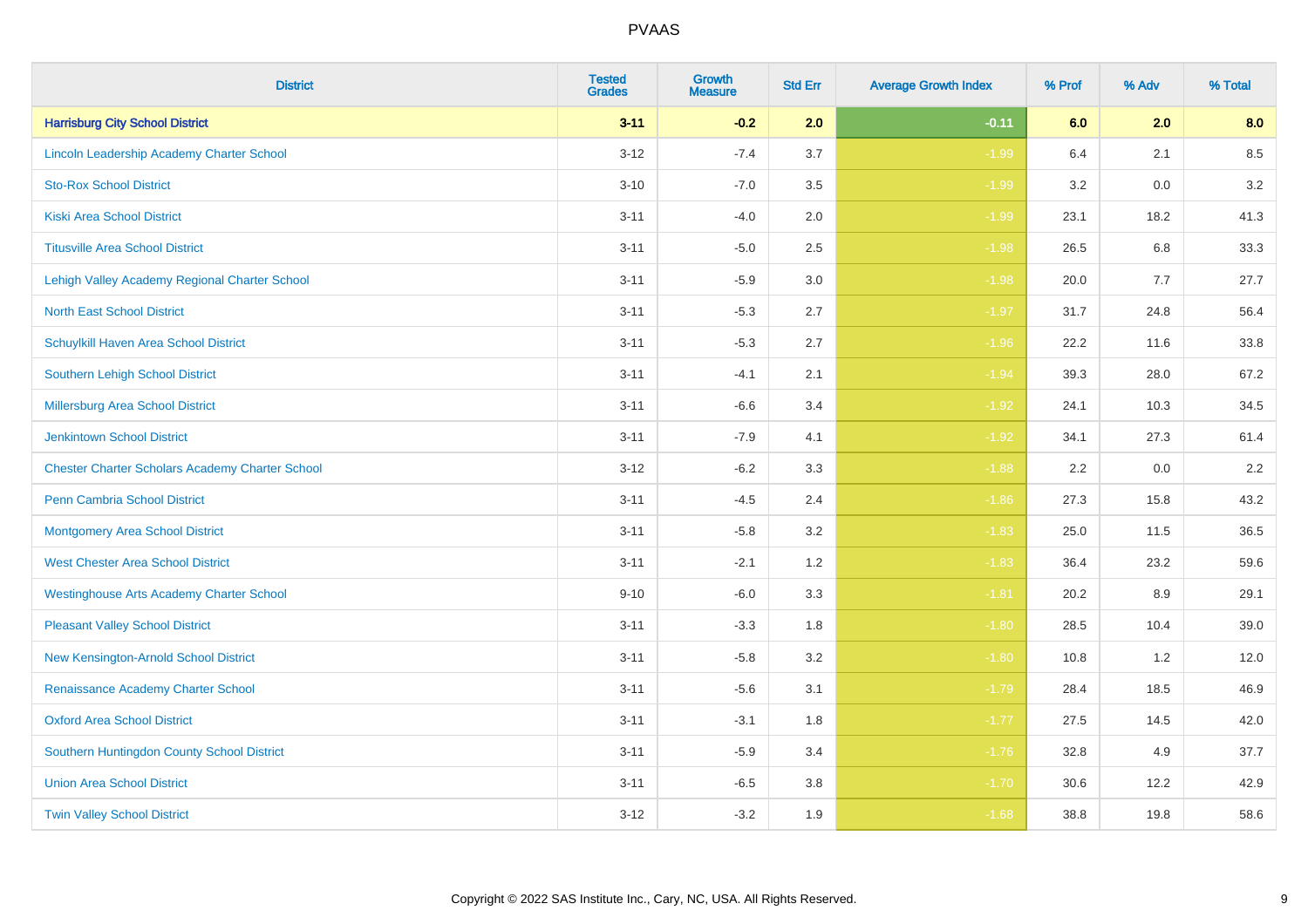| <b>District</b>                                   | <b>Tested</b><br><b>Grades</b> | <b>Growth</b><br><b>Measure</b> | <b>Std Err</b> | <b>Average Growth Index</b> | % Prof | % Adv   | % Total |
|---------------------------------------------------|--------------------------------|---------------------------------|----------------|-----------------------------|--------|---------|---------|
| <b>Harrisburg City School District</b>            | $3 - 11$                       | $-0.2$                          | 2.0            | $-0.11$                     | 6.0    | 2.0     | 8.0     |
| <b>Dauphin County Technical School</b>            | $9 - 11$                       | $-3.9$                          | 2.3            | $-1.67$                     | 18.3   | 11.1    | 29.3    |
| <b>Environmental Charter School At Frick Park</b> | $3-9$                          | $-6.2$                          | 3.7            | $-1.67$                     | 25.9   | 3.4     | 29.3    |
| <b>Woodland Hills School District</b>             | $3 - 12$                       | $-4.2$                          | 2.5            | $-1.66$                     | 10.1   | 1.4     | 11.5    |
| <b>Hatboro-Horsham School District</b>            | $3 - 11$                       | $-2.7$                          | 1.6            | $-1.65$                     | 27.9   | 17.9    | 45.8    |
| <b>Steelton-Highspire School District</b>         | $3 - 11$                       | $-5.3$                          | 3.2            | $-1.65$                     | 13.9   | 0.0     | 13.9    |
| <b>Hollidaysburg Area School District</b>         | $3 - 11$                       | $-2.7$                          | 1.6            | $-1.64$                     | 32.6   | 15.2    | 47.8    |
| <b>Laurel Highlands School District</b>           | $3 - 11$                       | $-3.8$                          | 2.3            | $-1.63$                     | 20.9   | 14.6    | 35.4    |
| Insight PA Cyber Charter School                   | $3 - 11$                       | $-9.4$                          | 5.8            | $-1.62$                     | 25.6   | 4.6     | 30.2    |
| <b>Slippery Rock Area School District</b>         | $3 - 11$                       | $-3.8$                          | 2.5            | $-1.56$                     | 30.8   | 21.9    | 52.7    |
| <b>Charleroi School District</b>                  | $3 - 11$                       | $-4.3$                          | 2.7            | $-1.55$                     | 22.2   | 15.9    | 38.1    |
| <b>Shanksville-Stonycreek School District</b>     | $3 - 10$                       | $-8.6$                          | 5.5            | $-1.55$                     | 17.6   | 23.5    | 41.2    |
| <b>Conemaugh Valley School District</b>           | $3 - 12$                       | $-6.3$                          | 4.1            | $-1.54$                     | 23.7   | 5.1     | 28.8    |
| <b>Nazareth Area School District</b>              | $3 - 11$                       | $-2.5$                          | 1.7            | $-1.53$                     | 29.2   | 24.6    | 53.8    |
| <b>Ridgway Area School District</b>               | $3 - 11$                       | $-6.1$                          | 4.0            | $-1.53$                     | 42.2   | 15.6    | 57.8    |
| <b>Universal Audenried Charter School</b>         | $9 - 11$                       | $-3.8$                          | 2.5            | $-1.53$                     | 3.0    | $0.5\,$ | 3.5     |
| <b>Towanda Area School District</b>               | $3 - 11$                       | $-4.0$                          | 2.6            | $-1.52$                     | 24.8   | $9.9\,$ | 34.8    |
| <b>Crestwood School District</b>                  | $3 - 11$                       | $-3.4$                          | 2.2            | $-1.52$                     | 33.1   | 21.7    | 54.9    |
| <b>Troy Area School District</b>                  | $3 - 10$                       | $-4.7$                          | 3.2            | $-1.46$                     | 22.8   | 16.5    | 39.2    |
| Salisbury-Elk Lick School District                | $3 - 11$                       | $-8.4$                          | 5.8            | $-1.45$                     | 33.3   | 5.6     | 38.9    |
| <b>Greater Johnstown School District</b>          | $3 - 11$                       | $-3.5$                          | 2.4            | $-1.45$                     | 10.3   | 1.3     | 11.5    |
| <b>Rochester Area School District</b>             | $3 - 11$                       | $-5.7$                          | 3.9            | $-1.45$                     | 14.9   | 2.1     | 17.0    |
| <b>Middletown Area School District</b>            | $3 - 11$                       | $-3.4$                          | 2.4            | $-1.44$                     | 34.3   | 15.2    | 49.4    |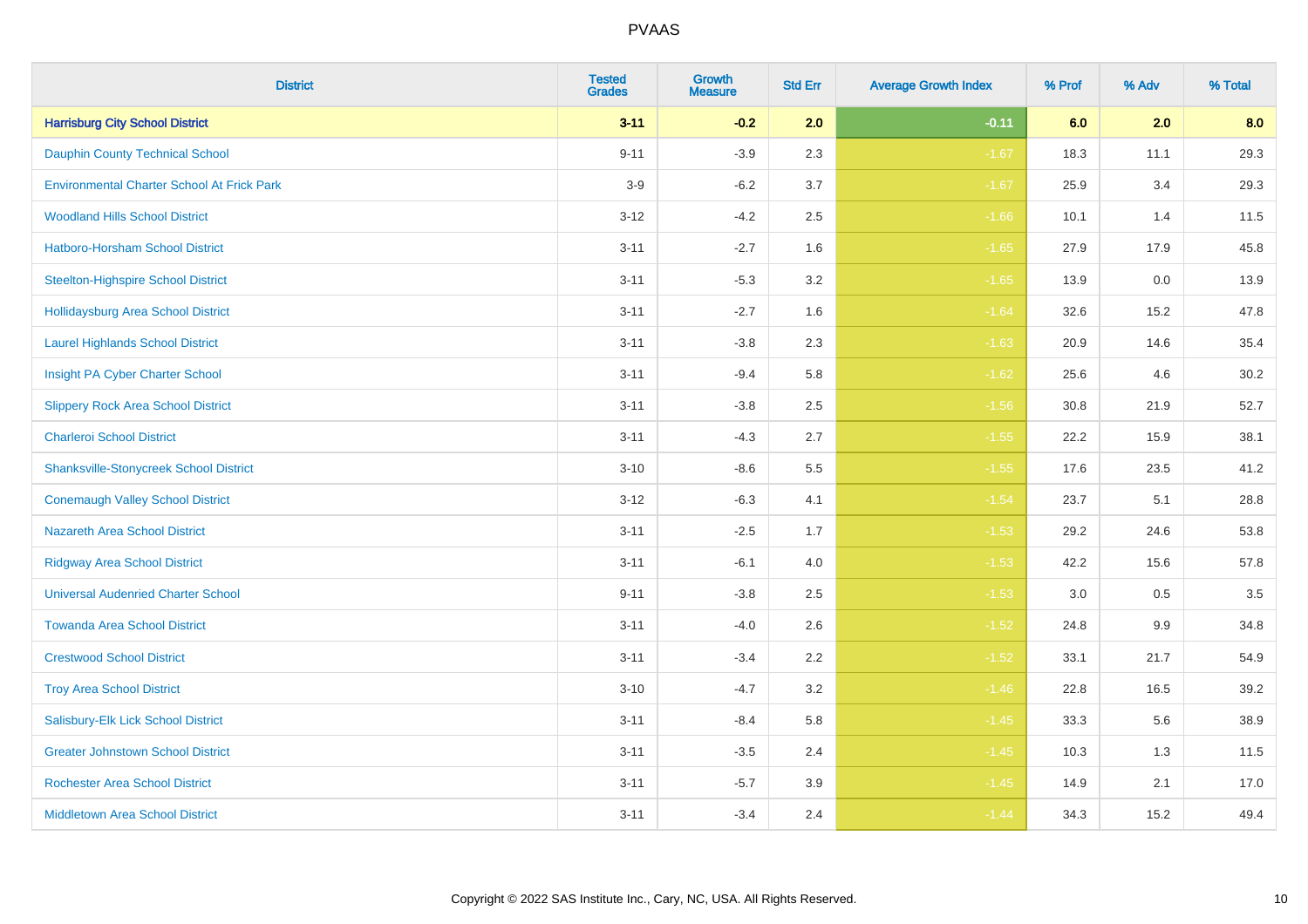| <b>District</b>                                 | <b>Tested</b><br><b>Grades</b> | <b>Growth</b><br><b>Measure</b> | <b>Std Err</b> | <b>Average Growth Index</b> | % Prof | % Adv   | % Total |
|-------------------------------------------------|--------------------------------|---------------------------------|----------------|-----------------------------|--------|---------|---------|
| <b>Harrisburg City School District</b>          | $3 - 11$                       | $-0.2$                          | 2.0            | $-0.11$                     | 6.0    | 2.0     | 8.0     |
| <b>Weatherly Area School District</b>           | $3 - 11$                       | $-5.8$                          | 4.0            | $-1.44$                     | 32.1   | $8.9\,$ | 41.1    |
| <b>Franklin Area School District</b>            | $3 - 11$                       | $-3.7$                          | 2.6            | $-1.43$                     | 30.5   | 5.9     | 36.4    |
| <b>Chester-Upland School District</b>           | $3 - 11$                       | $-3.6$                          | 2.6            | $-1.38$                     | 1.6    | $0.0\,$ | 1.6     |
| <b>Dubois Area School District</b>              | $3 - 11$                       | $-2.8$                          | 2.0            | $-1.37$                     | 35.5   | 19.0    | 54.6    |
| <b>Northeast Bradford School District</b>       | $3 - 10$                       | $-5.0$                          | 3.7            | $-1.35$                     | 30.6   | 4.8     | 35.5    |
| <b>Rose Tree Media School District</b>          | $3 - 10$                       | $-2.8$                          | 2.1            | $-1.33$                     | 35.2   | 29.6    | 64.8    |
| <b>Southern Fulton School District</b>          | $3 - 11$                       | $-5.1$                          | 4.0            | $-1.29$                     | 21.7   | 13.0    | 34.8    |
| <b>Shenandoah Valley School District</b>        | $3 - 11$                       | $-4.5$                          | 3.5            | $-1.29$                     | 14.3   | 0.0     | 14.3    |
| <b>Bucks County Technical High School</b>       | $9 - 10$                       | $-2.9$                          | 2.2            | $-1.29$                     | 27.7   | 10.4    | 38.2    |
| <b>Keystone Education Center Charter School</b> | $3 - 12$                       | $-6.5$                          | 5.1            | $-1.28$                     | 0.0    | 0.0     | $0.0\,$ |
| <b>Springfield Township School District</b>     | $3 - 11$                       | $-3.9$                          | 3.1            | $-1.27$                     | 37.2   | 30.8    | 68.1    |
| <b>Propel Charter School-Homestead</b>          | $3 - 11$                       | $-5.0$                          | 3.9            | $-1.27$                     | 7.3    | 0.0     | $7.3$   |
| <b>Millville Area School District</b>           | $3 - 12$                       | $-5.6$                          | 4.4            | $-1.26$                     | 31.4   | 11.4    | 42.9    |
| <b>Cornell School District</b>                  | $3 - 11$                       | $-5.5$                          | 4.6            | $-1.20$                     | 11.3   | 3.2     | 14.5    |
| <b>Susquehanna Community School District</b>    | $3 - 11$                       | $-4.5$                          | $3.8\,$        | $-1.19$                     | 31.9   | $8.8\,$ | 40.7    |
| <b>Shaler Area School District</b>              | $3 - 11$                       | $-2.1$                          | 1.8            | $-1.18$                     | 32.0   | 13.0    | 45.0    |
| <b>Beaver Area School District</b>              | $3 - 10$                       | $-3.0$                          | 2.5            | $-1.16$                     | 25.8   | 27.8    | 53.6    |
| Northwestern Lehigh School District             | $3 - 11$                       | $-2.4$                          | 2.1            | $-1.14$                     | 41.7   | 17.9    | 59.5    |
| Harmony Area School District                    | $3 - 10$                       | $-5.7$                          | 5.0            | $-1.13$                     | 33.3   | 0.0     | 33.3    |
| <b>Moshannon Valley School District</b>         | $3 - 10$                       | $-5.1$                          | 4.6            | $-1.12$                     | 25.0   | 12.5    | 37.5    |
| <b>Cameron County School District</b>           | $3 - 12$                       | $-5.0$                          | 4.4            | $-1.12$                     | 34.9   | 4.8     | 39.7    |
| <b>Mahanoy Area School District</b>             | $3 - 10$                       | $-3.4$                          | 3.1            | $-1.07$                     | 21.4   | 8.6     | 30.0    |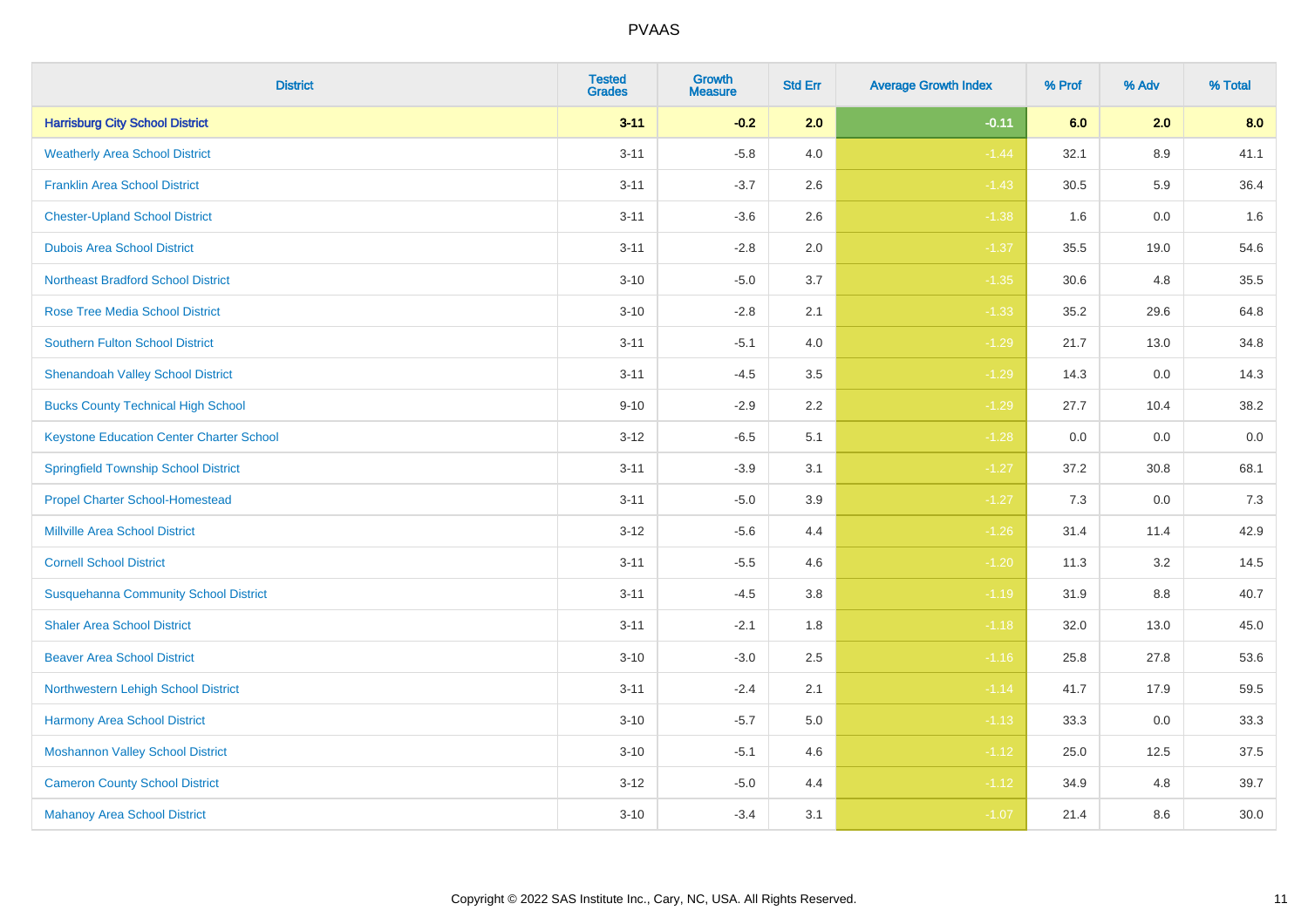| <b>District</b>                             | <b>Tested</b><br><b>Grades</b> | <b>Growth</b><br><b>Measure</b> | <b>Std Err</b> | <b>Average Growth Index</b> | % Prof | % Adv | % Total |
|---------------------------------------------|--------------------------------|---------------------------------|----------------|-----------------------------|--------|-------|---------|
| <b>Harrisburg City School District</b>      | $3 - 11$                       | $-0.2$                          | 2.0            | $-0.11$                     | 6.0    | 2.0   | 8.0     |
| <b>Shamokin Area School District</b>        | $3 - 11$                       | $-2.6$                          | 2.5            | $-1.06$                     | 19.6   | 9.8   | 29.3    |
| <b>Sugar Valley Rural Charter School</b>    | $3 - 11$                       | $-3.6$                          | 3.7            | $-0.98$                     | 10.3   | 0.0   | 10.3    |
| <b>Northwest Area School District</b>       | $3 - 10$                       | $-3.2$                          | 3.3            | $-0.97$                     | 30.4   | 13.0  | 43.5    |
| <b>KIPP Dubois Charter School</b>           | $9 - 10$                       | $-3.0$                          | 3.1            | $-0.95$                     | 10.0   | 0.0   | 10.0    |
| <b>Propel Charter School-Montour</b>        | $3 - 10$                       | $-3.4$                          | 3.6            | $-0.93$                     | 7.7    | 0.0   | 7.7     |
| <b>Wyomissing Area School District</b>      | $3 - 12$                       | $-2.4$                          | 2.6            | $-0.92$                     | 25.6   | 28.1  | 53.7    |
| <b>Conneaut School District</b>             | $3 - 12$                       | $-2.3$                          | 2.6            | $-0.91$                     | 27.4   | 9.7   | 37.1    |
| <b>Uniontown Area School District</b>       | $3 - 11$                       | $-2.8$                          | 3.1            | $-0.91$                     | 31.7   | 7.3   | 39.0    |
| <b>Mount Union Area School District</b>     | $3 - 10$                       | $-2.5$                          | 2.8            | $-0.89$                     | 19.8   | 5.8   | 25.6    |
| <b>Reynolds School District</b>             | $3 - 10$                       | $-3.0$                          | 3.5            | $-0.87$                     | 27.3   | 9.1   | 36.4    |
| <b>Carbondale Area School District</b>      | $3 - 10$                       | $-2.8$                          | 3.2            | $-0.87$                     | 27.5   | 2.9   | 30.4    |
| <b>Minersville Area School District</b>     | $3 - 11$                       | $-2.9$                          | 3.4            | $-0.86$                     | 27.4   | 9.7   | 37.1    |
| <b>Northgate School District</b>            | $3 - 11$                       | $-3.0$                          | 3.4            | $-0.85$                     | 35.6   | 6.8   | 42.4    |
| Mastery Charter School - Shoemaker Campus   | $7 - 10$                       | $-2.3$                          | 2.8            | $-0.81$                     | 10.1   | 3.7   | 13.8    |
| <b>Roberto Clemente Charter School</b>      | $3 - 12$                       | $-3.3$                          | 4.1            | $-0.79$                     | 22.7   | 4.6   | 27.3    |
| <b>Bradford Area School District</b>        | $3 - 12$                       | $-1.8$                          | 2.3            | $-0.79$                     | 31.2   | 16.7  | 47.9    |
| Urban Pathways 6-12 Charter School          | $6 - 11$                       | $-4.1$                          | 5.7            | $-0.72$                     | 0.0    | 0.0   | $0.0\,$ |
| <b>Albert Gallatin Area School District</b> | $3 - 11$                       | $-1.7$                          | 2.3            | $-0.72$                     | 31.9   | 20.7  | 52.7    |
| <b>Valley Grove School District</b>         | $3 - 10$                       | $-4.0$                          | 5.5            | $-0.72$                     | 68.4   | 15.8  | 84.2    |
| <b>Norwin School District</b>               | $3 - 11$                       | $-1.1$                          | 1.6            | $-0.70$                     | 37.7   | 27.6  | 65.2    |
| <b>Tri-Valley School District</b>           | $3 - 10$                       | $-2.7$                          | 3.9            | $-0.69$                     | 31.0   | 9.5   | 40.5    |
| <b>Monessen City School District</b>        | $3 - 10$                       | $-3.9$                          | 5.6            | $-0.69$                     | 21.0   | 10.5  | 31.6    |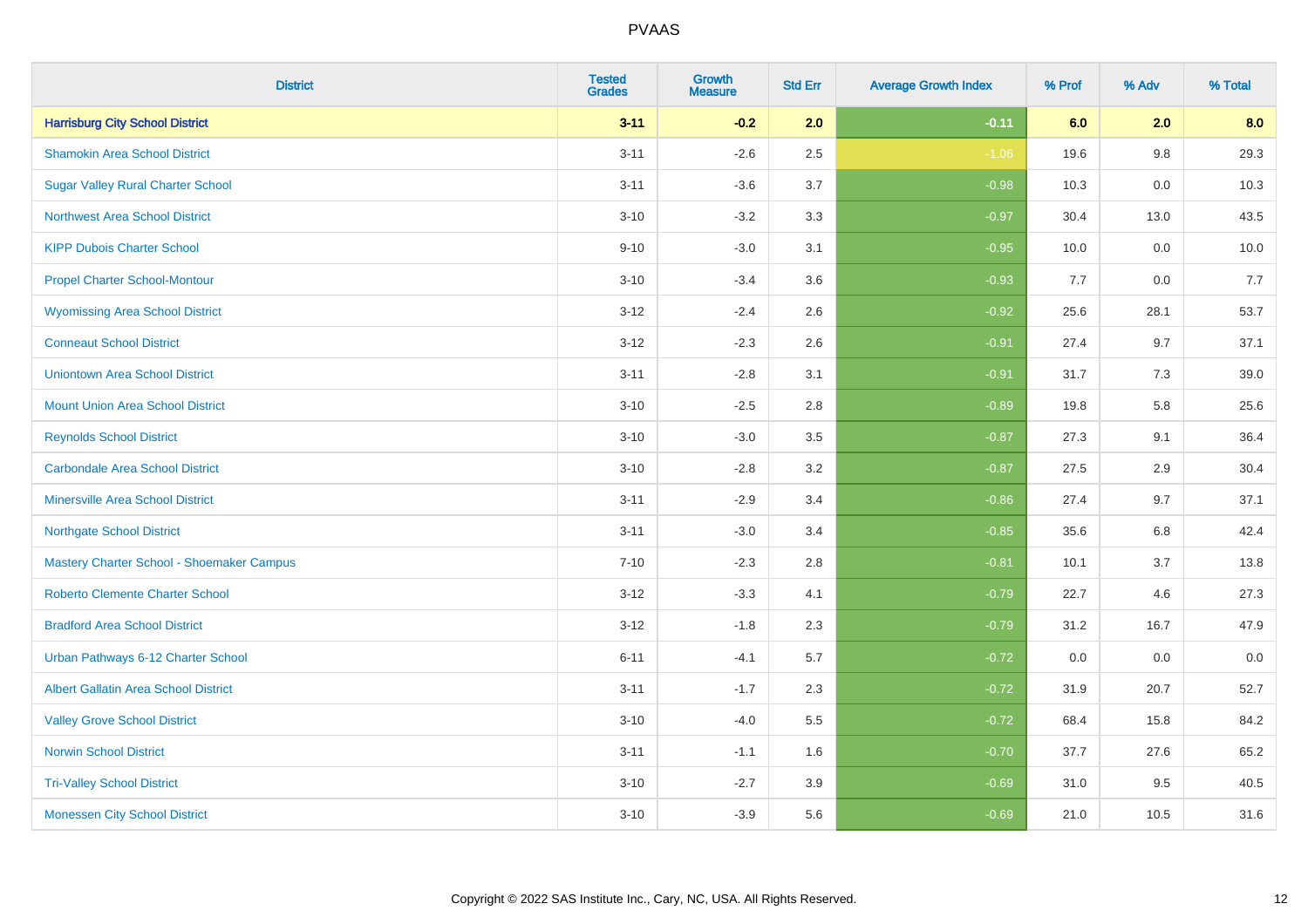| <b>District</b>                                         | <b>Tested</b><br><b>Grades</b> | <b>Growth</b><br><b>Measure</b> | <b>Std Err</b> | <b>Average Growth Index</b> | % Prof | % Adv | % Total |
|---------------------------------------------------------|--------------------------------|---------------------------------|----------------|-----------------------------|--------|-------|---------|
| <b>Harrisburg City School District</b>                  | $3 - 11$                       | $-0.2$                          | 2.0            | $-0.11$                     | 6.0    | 2.0   | 8.0     |
| Northern Bedford County School District                 | $3 - 11$                       | $-2.3$                          | 3.3            | $-0.69$                     | 26.2   | 16.9  | 43.1    |
| <b>New Brighton Area School District</b>                | $3 - 11$                       | $-2.1$                          | 3.2            | $-0.65$                     | 31.5   | 11.1  | 42.6    |
| Propel Charter School - Braddock Hills                  | $3 - 11$                       | $-2.1$                          | 3.3            | $-0.63$                     | 4.8    | 3.2   | 8.1     |
| <b>Lebanon School District</b>                          | $3 - 11$                       | $-1.2$                          | 1.9            | $-0.63$                     | 15.2   | 6.4   | 21.6    |
| <b>Carlynton School District</b>                        | $3 - 11$                       | $-2.0$                          | 3.2            | $-0.62$                     | 27.9   | 5.2   | 33.1    |
| <b>Bangor Area School District</b>                      | $3 - 12$                       | $-1.2$                          | 2.0            | $-0.60$                     | 25.8   | 12.7  | 38.5    |
| <b>Exeter Township School District</b>                  | $3 - 11$                       | $-1.0$                          | 1.7            | $-0.58$                     | 27.2   | 15.6  | 42.8    |
| <b>South Eastern School District</b>                    | $3 - 11$                       | $-1.0$                          | 1.8            | $-0.55$                     | 36.4   | 17.1  | 53.5    |
| <b>Highlands School District</b>                        | $3 - 11$                       | $-1.3$                          | 2.3            | $-0.55$                     | 32.6   | 10.5  | 43.0    |
| <b>Penns Manor Area School District</b>                 | $3 - 12$                       | $-1.9$                          | 3.5            | $-0.55$                     | 24.2   | 3.8   | 28.0    |
| Center For Student Learning Charter School At Pennsbury | $6 - 12$                       | $-3.3$                          | 6.0            | $-0.55$                     | 23.1   | 0.0   | 23.1    |
| <b>Susq-Cyber Charter School</b>                        | $9 - 11$                       | $-3.2$                          | 5.8            | $-0.54$                     | 23.8   | 4.8   | 28.6    |
| Southeastern Greene School District                     | $3 - 10$                       | $-2.3$                          | 4.4            | $-0.53$                     | 29.0   | 9.7   | 38.7    |
| <b>Lakeview School District</b>                         | $3 - 11$                       | $-1.9$                          | 3.5            | $-0.53$                     | 41.5   | 12.3  | 53.8    |
| <b>York Academy Regional Charter School</b>             | $3 - 11$                       | $-2.3$                          | 4.4            | $-0.52$                     | 23.5   | 2.0   | 25.5    |
| <b>Allegheny Valley School District</b>                 | $3 - 11$                       | $-1.9$                          | 3.9            | $-0.48$                     | 31.8   | 11.4  | 43.2    |
| <b>Schuylkill Valley School District</b>                | $3 - 11$                       | $-1.0$                          | 2.2            | $-0.47$                     | 29.8   | 20.2  | 50.0    |
| <b>Chichester School District</b>                       | $3 - 11$                       | $-1.8$                          | 4.2            | $-0.44$                     | 40.0   | 14.0  | 54.0    |
| <b>Farrell Area School District</b>                     | $3 - 11$                       | $-1.9$                          | 4.2            | $-0.44$                     | 9.3    | 11.6  | 20.9    |
| <b>Burrell School District</b>                          | $3 - 11$                       | $-1.5$                          | 3.3            | $-0.44$                     | 27.8   | 17.7  | 45.6    |
| <b>Forest Area School District</b>                      | $3 - 11$                       | $-1.8$                          | 4.7            | $-0.37$                     | 18.9   | 15.1  | 34.0    |
| <b>Westmont Hilltop School District</b>                 | $3 - 11$                       | $-1.0$                          | 2.8            | $-0.36$                     | 33.3   | 14.7  | 48.0    |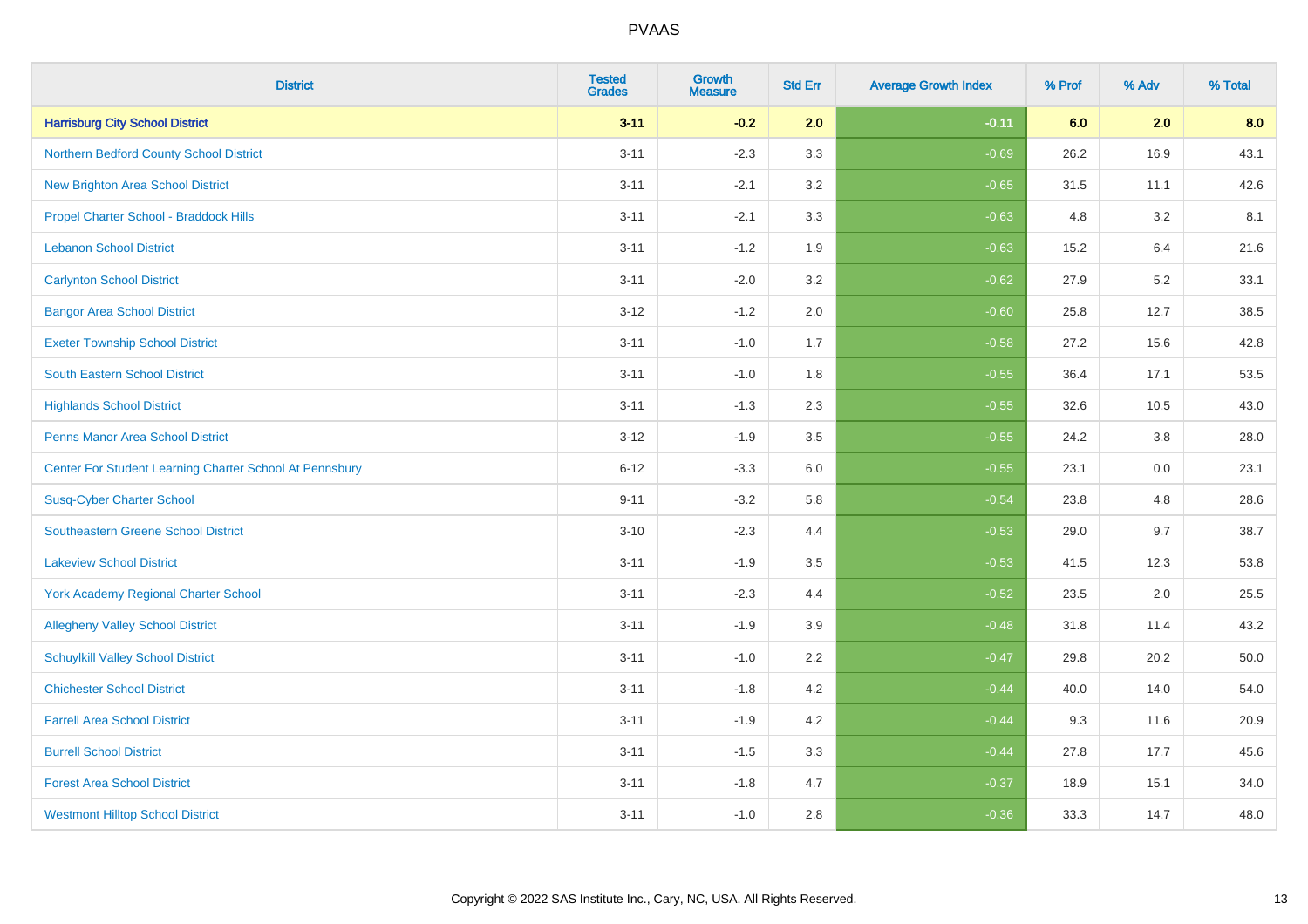| <b>District</b>                             | <b>Tested</b><br><b>Grades</b> | <b>Growth</b><br><b>Measure</b> | <b>Std Err</b> | <b>Average Growth Index</b> | % Prof | % Adv   | % Total |
|---------------------------------------------|--------------------------------|---------------------------------|----------------|-----------------------------|--------|---------|---------|
| <b>Harrisburg City School District</b>      | $3 - 11$                       | $-0.2$                          | 2.0            | $-0.11$                     | 6.0    | 2.0     | 8.0     |
| <b>Pine Grove Area School District</b>      | $3 - 11$                       | $-1.1$                          | 3.0            | $-0.36$                     | 29.5   | 14.3    | 43.8    |
| <b>Everett Area School District</b>         | $3 - 11$                       | $-1.1$                          | 3.1            | $-0.34$                     | 34.2   | 13.2    | 47.4    |
| <b>MaST Community Charter School</b>        | $3 - 10$                       | $-0.9$                          | 2.5            | $-0.34$                     | 25.0   | 21.6    | 46.6    |
| <b>Clearfield Area School District</b>      | $3 - 10$                       | $-1.3$                          | 3.7            | $-0.34$                     | 43.9   | 24.6    | 68.4    |
| <b>Palmerton Area School District</b>       | $3 - 11$                       | $-0.9$                          | 2.7            | $-0.34$                     | 34.3   | 14.3    | 48.6    |
| <b>Forest City Regional School District</b> | $3 - 12$                       | $-1.2$                          | 3.6            | $-0.33$                     | 26.5   | 8.2     | 34.7    |
| <b>Clairton City School District</b>        | $3 - 11$                       | $-1.6$                          | 5.0            | $-0.32$                     | 3.8    | 0.5     | 4.4     |
| <b>Columbia Borough School District</b>     | $3 - 12$                       | $-1.1$                          | 3.6            | $-0.31$                     | 17.2   | 1.7     | 19.0    |
| Mastery Charter High School-Lenfest Campus  | $7 - 11$                       | $-1.8$                          | 5.8            | $-0.30$                     | 26.3   | 0.0     | 26.3    |
| South Allegheny School District             | $3 - 11$                       | $-0.9$                          | 3.1            | $-0.30$                     | 23.8   | 2.5     | 26.2    |
| <b>Northern Lebanon School District</b>     | $3 - 11$                       | $-0.7$                          | 2.3            | $-0.29$                     | 18.8   | 6.8     | 25.6    |
| <b>Cranberry Area School District</b>       | $3 - 12$                       | $-0.9$                          | 3.1            | $-0.29$                     | 25.5   | 9.7     | 35.2    |
| <b>Ferndale Area School District</b>        | $3 - 10$                       | $-1.1$                          | 4.1            | $-0.27$                     | 21.0   | 7.9     | 29.0    |
| <b>Blacklick Valley School District</b>     | $3 - 11$                       | $-0.9$                          | 3.9            | $-0.23$                     | 7.7    | 7.7     | 15.4    |
| <b>Evergreen Community Charter School</b>   | $6 - 11$                       | $-1.1$                          | 4.7            | $-0.23$                     | 34.6   | 26.9    | 61.5    |
| <b>Claysburg-Kimmel School District</b>     | $3 - 11$                       | $-1.2$                          | 5.2            | $-0.22$                     | 5.0    | $0.0\,$ | $5.0$   |
| <b>Fort Cherry School District</b>          | $3 - 10$                       | $-0.7$                          | 3.1            | $-0.21$                     | 30.6   | 14.1    | 44.7    |
| Jeannette City School District              | $3 - 11$                       | $-0.7$                          | 3.4            | $-0.20$                     | 26.8   | 4.1     | 30.9    |
| South Side Area School District             | $3 - 11$                       | $-0.6$                          | 3.1            | $-0.19$                     | 24.0   | 28.0    | 52.0    |
| <b>Central Greene School District</b>       | $3 - 11$                       | $-0.4$                          | 2.5            | $-0.15$                     | 27.8   | 14.8    | 42.6    |
| <b>Greencastle-Antrim School District</b>   | $3 - 11$                       | $-0.3$                          | 2.0            | $-0.14$                     | 30.9   | 22.2    | 53.1    |
| <b>Portage Area School District</b>         | $3 - 10$                       | $-0.5$                          | 3.3            | $-0.14$                     | 27.0   | 20.6    | 47.6    |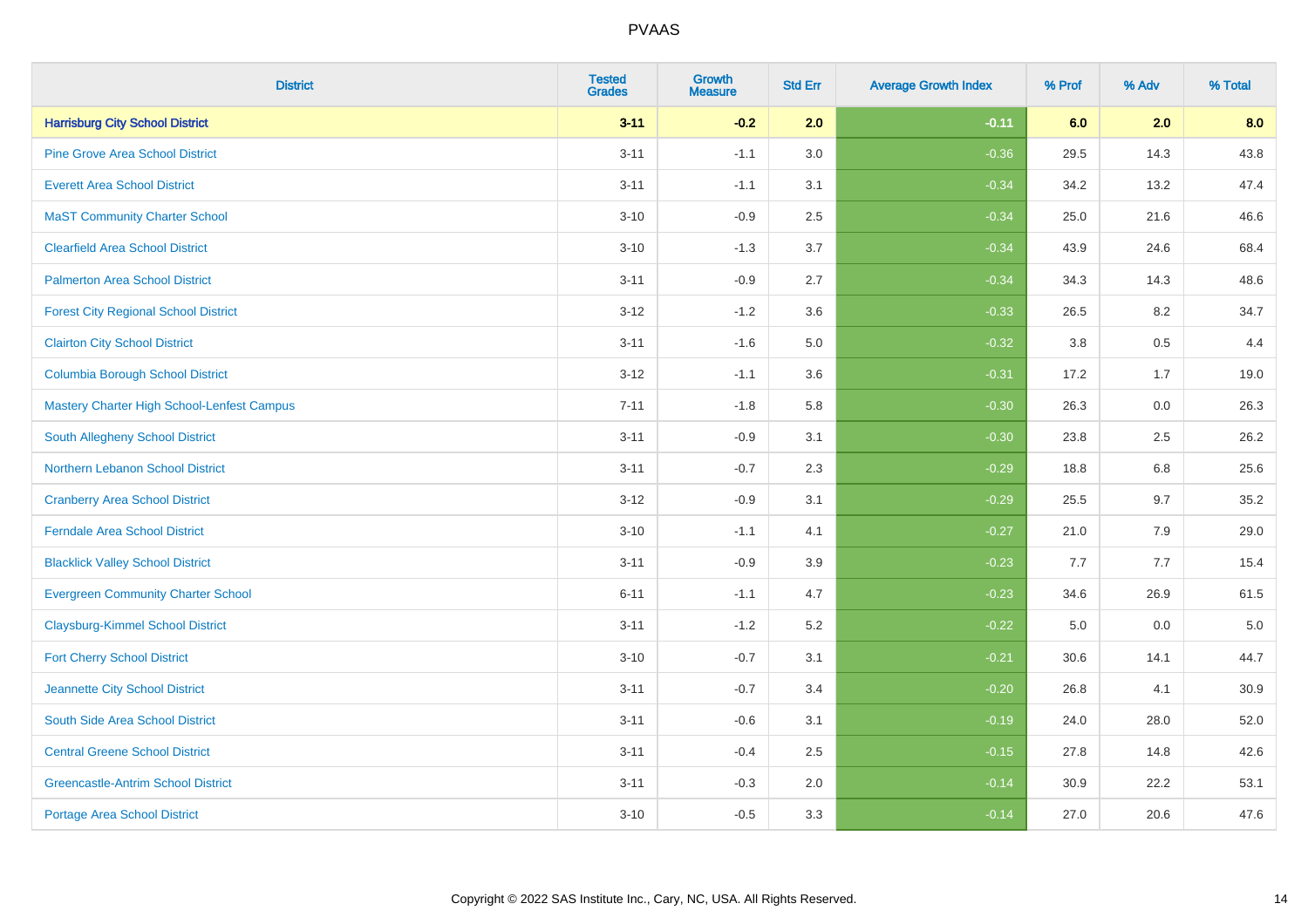| <b>District</b>                                  | <b>Tested</b><br><b>Grades</b> | <b>Growth</b><br><b>Measure</b> | <b>Std Err</b> | <b>Average Growth Index</b> | % Prof | % Adv   | % Total |
|--------------------------------------------------|--------------------------------|---------------------------------|----------------|-----------------------------|--------|---------|---------|
| <b>Harrisburg City School District</b>           | $3 - 11$                       | $-0.2$                          | 2.0            | $-0.11$                     | 6.0    | 2.0     | 8.0     |
| <b>Otto-Eldred School District</b>               | $3 - 11$                       | $-0.5$                          | 3.5            | $-0.13$                     | 35.8   | 10.5    | 46.3    |
| <b>Fairfield Area School District</b>            | $3 - 11$                       | $-0.5$                          | 3.6            | $-0.13$                     | 43.9   | 6.1     | 50.0    |
| <b>Wilson Area School District</b>               | $3 - 11$                       | $-0.3$                          | 2.4            | $-0.12$                     | 35.4   | 14.6    | 50.0    |
| <b>Harrisburg City School District</b>           | $3 - 11$                       | $-0.2$                          | 2.0            | $-0.11$                     | 6.0    | 2.0     | 8.0     |
| <b>Brockway Area School District</b>             | $3 - 11$                       | $-0.4$                          | 3.5            | $-0.11$                     | 41.2   | 13.8    | 55.0    |
| Lehigh Career & Technical Institute              | $10 - 12$                      | $-0.7$                          | 6.3            | $-0.11$                     | 36.4   | 4.6     | 40.9    |
| <b>Freeport Area School District</b>             | $3 - 10$                       | $-0.2$                          | 2.1            | $-0.10$                     | 37.4   | 29.8    | 67.2    |
| <b>Northern Cambria School District</b>          | $3 - 11$                       | $-0.3$                          | 3.4            | $-0.09$                     | 26.5   | 1.2     | 27.7    |
| <b>Warren County School District</b>             | $3 - 11$                       | $-0.1$                          | 1.6            | $-0.06$                     | 26.7   | 9.7     | 36.4    |
| Southern Tioga School District                   | $3 - 11$                       | $-0.1$                          | 2.8            | $-0.03$                     | 26.3   | 10.3    | 36.6    |
| <b>Penn Hills School District</b>                | $3 - 11$                       | 0.0                             | 2.4            | 0.02                        | 18.4   | 7.1     | 25.6    |
| Community Academy Of Philadelphia Charter School | $3 - 11$                       | 0.1                             | 2.6            | 0.06                        | 9.7    | $2.6\,$ | 12.4    |
| Altoona Area School District                     | $3 - 12$                       | 0.1                             | 1.5            | 0.07                        | 29.0   | 13.8    | 42.8    |
| <b>Central Columbia School District</b>          | $3-12$                         | 0.3                             | 2.3            | 0.12                        | 25.4   | 37.6    | 63.0    |
| <b>Garnet Valley School District</b>             | $3 - 10$                       | 0.2                             | 1.7            | 0.13                        | 34.9   | 26.4    | 61.3    |
| <b>Tidioute Community Charter School</b>         | $3 - 11$                       | 0.8                             | 4.4            | 0.19                        | 18.1   | 6.9     | 25.0    |
| <b>Tulpehocken Area School District</b>          | $3 - 12$                       | 1.0                             | 4.9            | 0.20                        | 11.5   | 23.1    | 34.6    |
| <b>Ridley School District</b>                    | $3-12$                         | 0.3                             | 1.6            | 0.21                        | 32.0   | 10.7    | 42.6    |
| <b>Hamburg Area School District</b>              | $3 - 11$                       | 0.6                             | 2.4            | 0.25                        | 28.0   | 15.5    | 43.6    |
| <b>Shippensburg Area School District</b>         | $3 - 11$                       | 0.5                             | 1.8            | 0.26                        | 23.5   | 22.8    | 46.3    |
| <b>Jersey Shore Area School District</b>         | $3 - 11$                       | 0.7                             | 2.5            | 0.27                        | 39.3   | 13.6    | 52.9    |
| <b>Marion Center Area School District</b>        | $3 - 10$                       | 0.8                             | 2.9            | 0.27                        | 23.3   | 11.1    | 34.4    |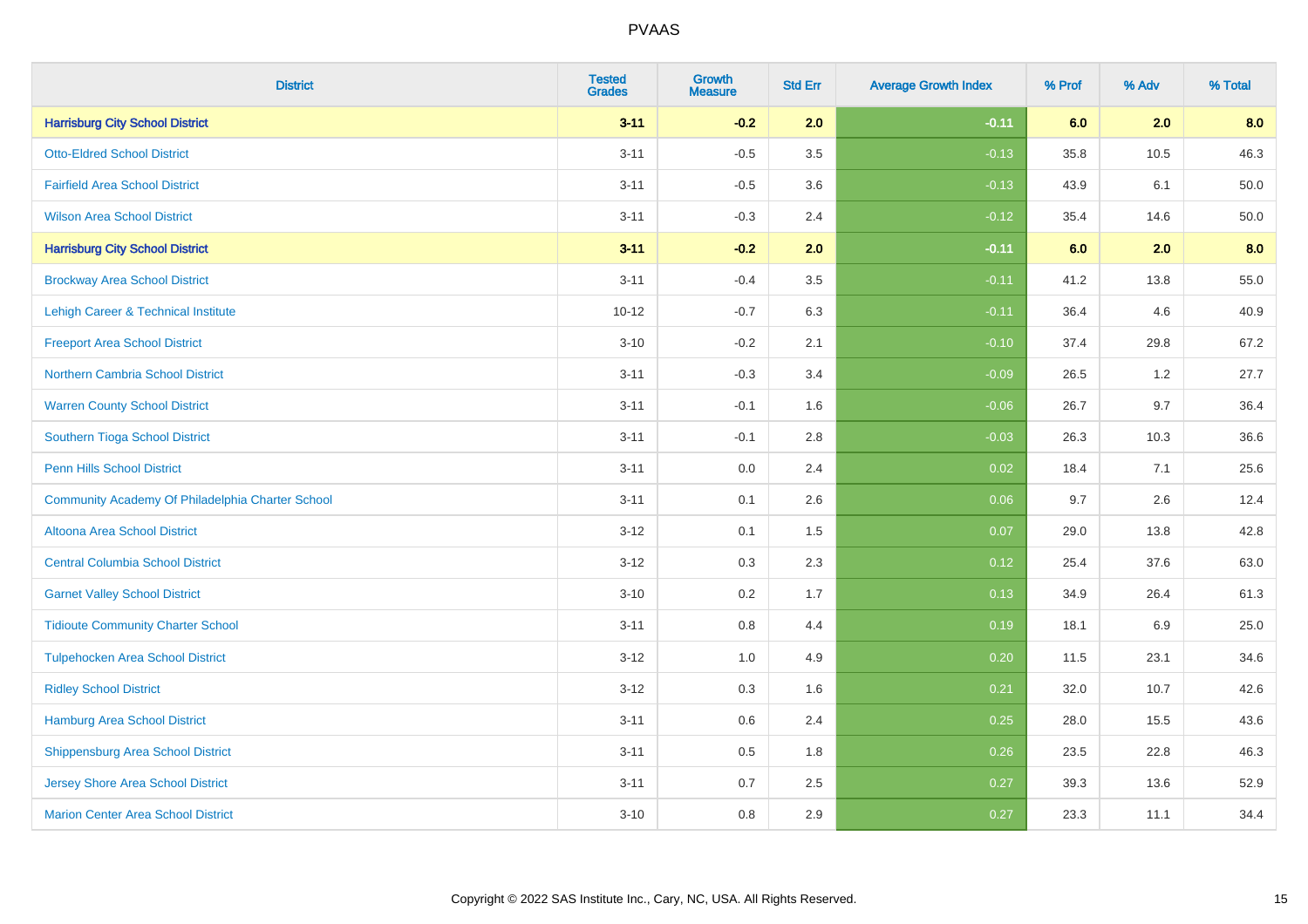| <b>District</b>                                    | <b>Tested</b><br><b>Grades</b> | <b>Growth</b><br><b>Measure</b> | <b>Std Err</b> | <b>Average Growth Index</b> | % Prof | % Adv   | % Total |
|----------------------------------------------------|--------------------------------|---------------------------------|----------------|-----------------------------|--------|---------|---------|
| <b>Harrisburg City School District</b>             | $3 - 11$                       | $-0.2$                          | 2.0            | $-0.11$                     | 6.0    | 2.0     | 8.0     |
| <b>Tech Freire Charter School</b>                  | $9 - 11$                       | 0.7                             | 2.5            | 0.27                        | 3.6    | 0.0     | 3.6     |
| <b>New Foundations Charter School</b>              | $3 - 11$                       | 0.6                             | 2.2            | 0.29                        | 22.4   | 4.0     | 26.4    |
| South Williamsport Area School District            | $3 - 10$                       | 0.9                             | 3.1            | 0.31                        | 38.4   | 11.6    | 50.0    |
| <b>Hopewell Area School District</b>               | $3 - 11$                       | 0.8                             | 2.6            | 0.31                        | 34.5   | 12.4    | 46.9    |
| <b>Wilson School District</b>                      | $3 - 12$                       | 0.5                             | 1.5            | 0.32                        | 30.4   | 25.5    | 55.9    |
| <b>Avella Area School District</b>                 | $3-12$                         | 1.6                             | 4.7            | 0.34                        | 34.8   | 7.2     | 42.0    |
| <b>North Star School District</b>                  | $3 - 11$                       | 1.1                             | 3.3            | 0.34                        | 26.2   | 20.0    | 46.2    |
| <b>Wattsburg Area School District</b>              | $3 - 11$                       | 1.0                             | 2.7            | 0.36                        | 20.4   | 12.4    | 32.7    |
| <b>Upper Adams School District</b>                 | $3 - 11$                       | 0.9                             | 2.5            | 0.37                        | 33.0   | 17.0    | 50.0    |
| Pennsylvania Cyber Charter School                  | $3 - 11$                       | 0.6                             | 1.5            | 0.37                        | 20.8   | 8.1     | 28.9    |
| <b>Reach Cyber Charter School</b>                  | $3 - 11$                       | 1.4                             | 3.6            | 0.40                        | 32.9   | 15.2    | 48.1    |
| <b>Austin Area School District</b>                 | $3 - 11$                       | 2.6                             | 6.0            | 0.43                        | 25.0   | 18.8    | 43.8    |
| <b>Brentwood Borough School District</b>           | $3 - 11$                       | 1.3                             | 3.0            | 0.44                        | 20.2   | 16.0    | 36.2    |
| <b>MaST Community Charter School II</b>            | $3 - 10$                       | 1.4                             | 3.0            | 0.45                        | 16.1   | 4.6     | 20.7    |
| Philadelphia Electrical & Tech Charter High School | $10 - 10$                      | 1.2                             | 2.6            | 0.45                        | 0.9    | $0.0\,$ | 0.9     |
| <b>Annville-Cleona School District</b>             | $3 - 12$                       | 1.1                             | 2.4            | 0.45                        | 34.8   | 13.6    | 48.5    |
| Daniel Boone Area School District                  | $3 - 12$                       | 0.9                             | 1.9            | 0.46                        | 28.9   | 22.0    | 51.0    |
| Juniata Valley School District                     | $3 - 11$                       | 1.6                             | 3.2            | 0.51                        | 23.1   | 9.4     | 32.5    |
| Shenango Area School District                      | $3 - 11$                       | 1.7                             | 3.2            | 0.52                        | 41.4   | 13.8    | 55.3    |
| <b>Seneca Valley School District</b>               | $3 - 11$                       | $0.8\,$                         | 1.4            | 0.54                        | 40.6   | 25.2    | 65.8    |
| <b>Oley Valley School District</b>                 | $3 - 11$                       | 1.4                             | 2.4            | 0.56                        | 37.4   | 23.9    | 61.4    |
| <b>Upper Moreland Township School District</b>     | $3 - 11$                       | 1.1                             | 2.0            | 0.56                        | 24.8   | 26.6    | 51.3    |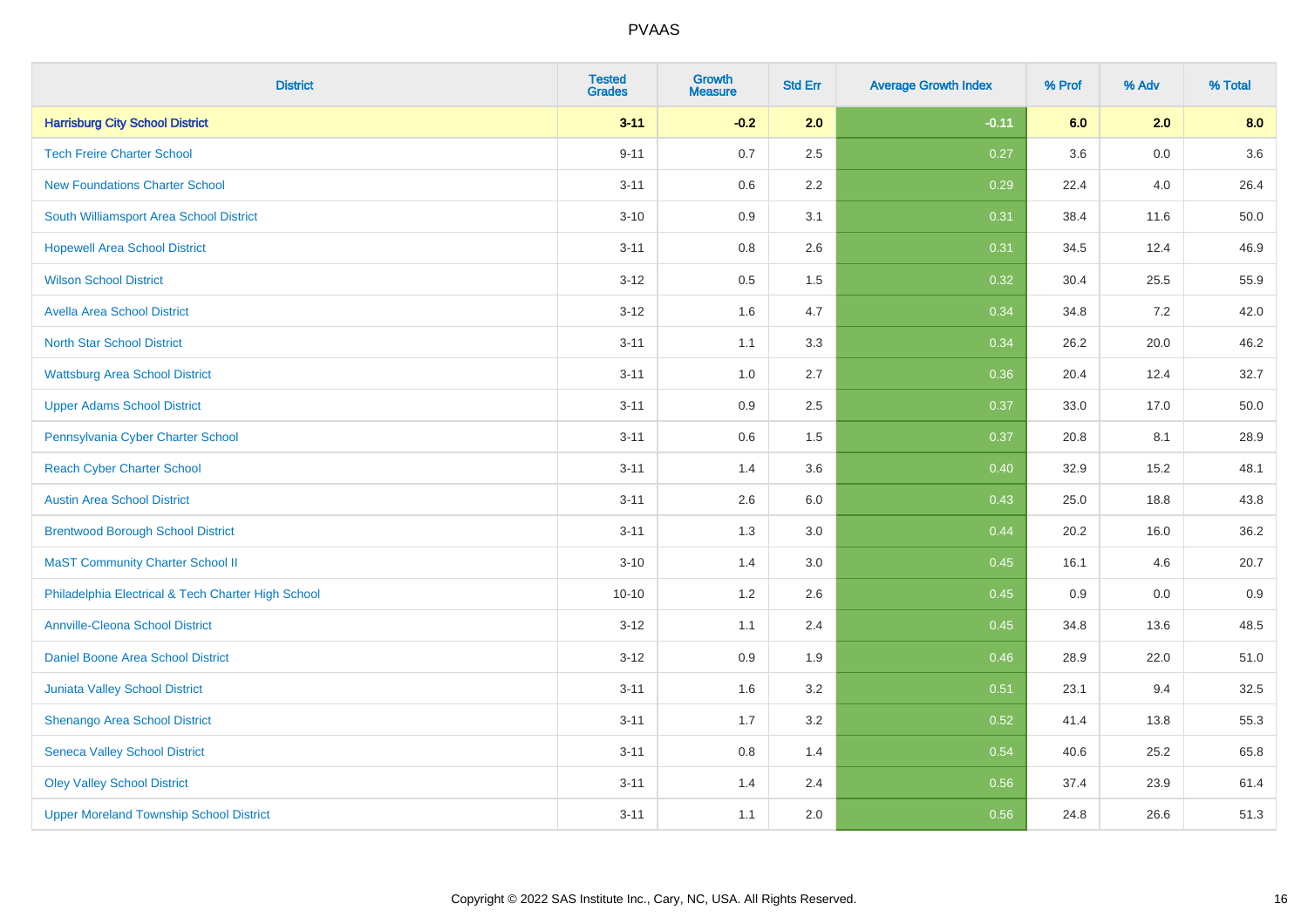| <b>District</b>                          | <b>Tested</b><br><b>Grades</b> | <b>Growth</b><br><b>Measure</b> | <b>Std Err</b> | <b>Average Growth Index</b> | % Prof | % Adv | % Total |
|------------------------------------------|--------------------------------|---------------------------------|----------------|-----------------------------|--------|-------|---------|
| <b>Harrisburg City School District</b>   | $3 - 11$                       | $-0.2$                          | 2.0            | $-0.11$                     | 6.0    | 2.0   | 8.0     |
| <b>Abington School District</b>          | $3 - 10$                       | 0.9                             | 1.6            | 0.57                        | 29.7   | 28.7  | 58.4    |
| <b>Sullivan County School District</b>   | $3 - 10$                       | 2.5                             | 4.3            | 0.58                        | 43.6   | 7.7   | 51.3    |
| <b>Bethlehem-Center School District</b>  | $3 - 10$                       | 2.1                             | 3.5            | 0.59                        | 32.3   | 4.6   | 36.9    |
| <b>Bensalem Township School District</b> | $3 - 11$                       | 1.0                             | 1.6            | 0.63                        | 24.3   | 10.7  | 34.9    |
| <b>Belmont Charter School</b>            | $3 - 10$                       | 2.2                             | 3.4            | 0.64                        | 5.3    | 1.8   | 7.0     |
| Mastery Charter School - Pickett Campus  | $6 - 10$                       | 2.7                             | 4.2            | 0.65                        | 20.6   | 0.0   | 20.6    |
| <b>Union School District</b>             | $3 - 12$                       | 2.5                             | 3.7            | 0.69                        | 17.9   | 10.4  | 28.4    |
| <b>Springfield School District</b>       | $3 - 11$                       | 1.2                             | 1.7            | 0.69                        | 31.8   | 25.2  | 56.9    |
| <b>Williams Valley School District</b>   | $3 - 11$                       | 2.6                             | 3.7            | 0.69                        | 17.0   | 5.1   | 22.0    |
| <b>Mercer Area School District</b>       | $3 - 11$                       | 2.2                             | 3.1            | 0.70                        | 24.4   | 11.8  | 36.2    |
| <b>Forest Hills School District</b>      | $3 - 11$                       | 1.8                             | 2.5            | 0.71                        | 28.8   | 10.3  | 39.1    |
| <b>Tunkhannock Area School District</b>  | $3 - 11$                       | 1.4                             | 2.0            | 0.71                        | 29.8   | 18.1  | 47.9    |
| <b>School Lane Charter School</b>        | $3 - 11$                       | 2.6                             | 3.6            | 0.72                        | 23.1   | 18.7  | 41.8    |
| <b>Lewisburg Area School District</b>    | $3 - 11$                       | 1.7                             | 2.4            | 0.72                        | 35.9   | 35.9  | 71.8    |
| Penn-Delco School District               | $3 - 11$                       | 1.3                             | 1.8            | 0.75                        | 26.5   | 12.6  | 39.1    |
| North Clarion County School District     | $3 - 12$                       | 3.4                             | 4.1            | 0.83                        | 45.0   | 18.8  | 63.8    |
| <b>Moon Area School District</b>         | $3 - 11$                       | 1.5                             | 1.8            | 0.86                        | 34.5   | 25.5  | 60.0    |
| <b>Blackhawk School District</b>         | $3 - 11$                       | 2.0                             | 2.3            | 0.87                        | 34.6   | 20.7  | 55.3    |
| Aspira Bilingual Cyber Charter School    | $3 - 11$                       | 5.1                             | 5.8            | 0.87                        | 4.8    | 0.0   | 4.8     |
| Hope For Hyndman Charter School          | $3 - 11$                       | 5.1                             | 5.8            | 0.88                        | 14.3   | 7.1   | 21.4    |
| <b>Pottstown School District</b>         | $3-12$                         | 2.0                             | 2.2            | 0.88                        | 19.4   | 6.2   | 25.6    |
| <b>Clarion Area School District</b>      | $3 - 11$                       | 3.2                             | 3.7            | 0.88                        | 31.7   | 13.3  | 45.0    |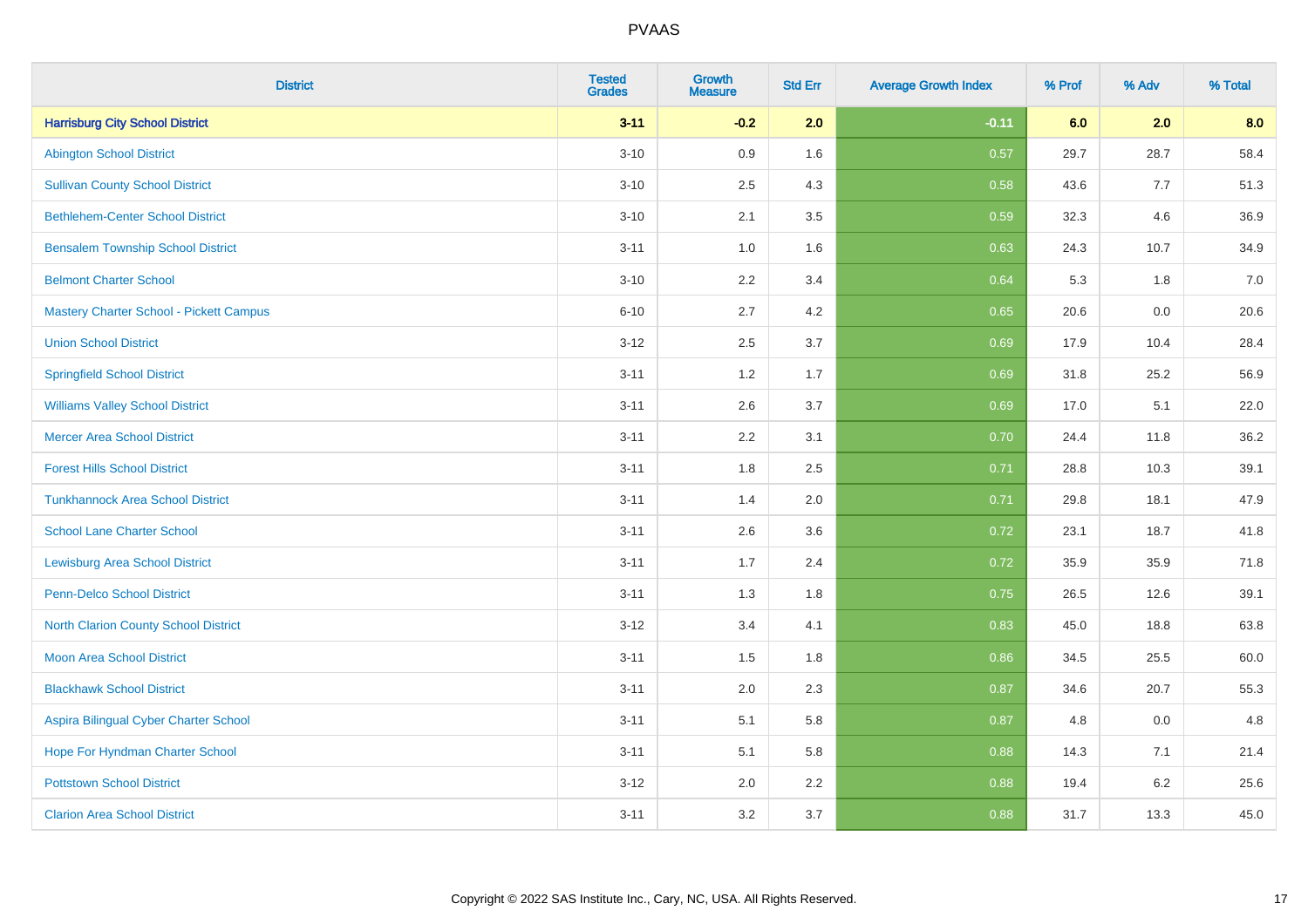| <b>District</b>                                 | <b>Tested</b><br><b>Grades</b> | <b>Growth</b><br><b>Measure</b> | <b>Std Err</b> | <b>Average Growth Index</b> | % Prof  | % Adv | % Total |
|-------------------------------------------------|--------------------------------|---------------------------------|----------------|-----------------------------|---------|-------|---------|
| <b>Harrisburg City School District</b>          | $3 - 11$                       | $-0.2$                          | 2.0            | $-0.11$                     | 6.0     | 2.0   | 8.0     |
| <b>Eastern Lancaster County School District</b> | $3 - 12$                       | 2.9                             | 3.2            | 0.91                        | 35.2    | 36.4  | 71.6    |
| <b>Centennial School District</b>               | $3 - 10$                       | 1.5                             | 1.5            | 0.98                        | 23.6    | 12.4  | 36.0    |
| West Jefferson Hills School District            | $3 - 11$                       | 1.9                             | 1.9            | 0.99                        | 34.8    | 27.3  | 62.1    |
| <b>Galeton Area School District</b>             | $3 - 11$                       | 5.4                             | 5.4            | 1.01                        | 33.3    | 22.2  | 55.6    |
| Esperanza Academy Charter School                | $4 - 11$                       | 2.1                             | 2.1            | 1.01                        | 14.2    | 3.6   | 17.8    |
| <b>Brownsville Area School District</b>         | $3 - 12$                       | 3.9                             | 3.8            | 1.04                        | 22.0    | 8.5   | 30.5    |
| <b>Sharpsville Area School District</b>         | $3 - 11$                       | 3.8                             | 3.7            | 1.04                        | 41.1    | 23.2  | 64.3    |
| <b>Bermudian Springs School District</b>        | $3 - 11$                       | 2.5                             | 2.4            | 1.05                        | 31.8    | 23.5  | 55.3    |
| <b>Haverford Township School District</b>       | $3 - 11$                       | 1.4                             | 1.4            | 1.05                        | 36.7    | 26.3  | 63.0    |
| <b>Athens Area School District</b>              | $3 - 11$                       | 2.6                             | 2.3            | 1.11                        | 34.9    | 12.3  | 47.3    |
| <b>Southeast Delco School District</b>          | $3 - 10$                       | 3.9                             | 3.5            | 1.12                        | 18.6    | 3.4   | 22.0    |
| <b>Esperanza Cyber Charter School</b>           | $3 - 11$                       | 7.1                             | 6.1            | 1.15                        | $8.8\,$ | 2.9   | 11.8    |
| People For People Charter School                | $3 - 12$                       | 6.4                             | 5.6            | 1.15                        | 2.4     | 0.0   | 2.4     |
| <b>Newport School District</b>                  | $3-12$                         | $3.8\,$                         | 3.3            | 1.17                        | 38.8    | 10.4  | 49.2    |
| <b>Solanco School District</b>                  | $3 - 11$                       | 2.2                             | 1.8            | 1.18                        | 27.2    | 15.0  | 42.3    |
| <b>Upper Dublin School District</b>             | $3 - 12$                       | 2.1                             | 1.8            | 1.19                        | 34.7    | 30.0  | 64.7    |
| <b>Bellwood-Antis School District</b>           | $3 - 10$                       | 3.5                             | 2.8            | 1.24                        | 40.9    | 19.4  | 60.2    |
| <b>Bloomsburg Area School District</b>          | $3 - 10$                       | 4.3                             | 3.4            | 1.26                        | 36.5    | 20.6  | 57.1    |
| Johnsonburg Area School District                | $3 - 11$                       | 5.0                             | 3.9            | 1.27                        | 35.5    | 11.8  | 47.4    |
| <b>Purchase Line School District</b>            | $3 - 12$                       | 4.3                             | 3.3            | 1.30                        | 32.3    | 9.0   | 41.4    |
| Pennsylvania Virtual Charter School             | $3 - 11$                       | 4.4                             | 3.4            | 1.31                        | 29.8    | 21.2  | 51.0    |
| <b>Ringgold School District</b>                 | $3 - 11$                       | 2.9                             | 2.2            | 1.32                        | 23.8    | 13.3  | 37.1    |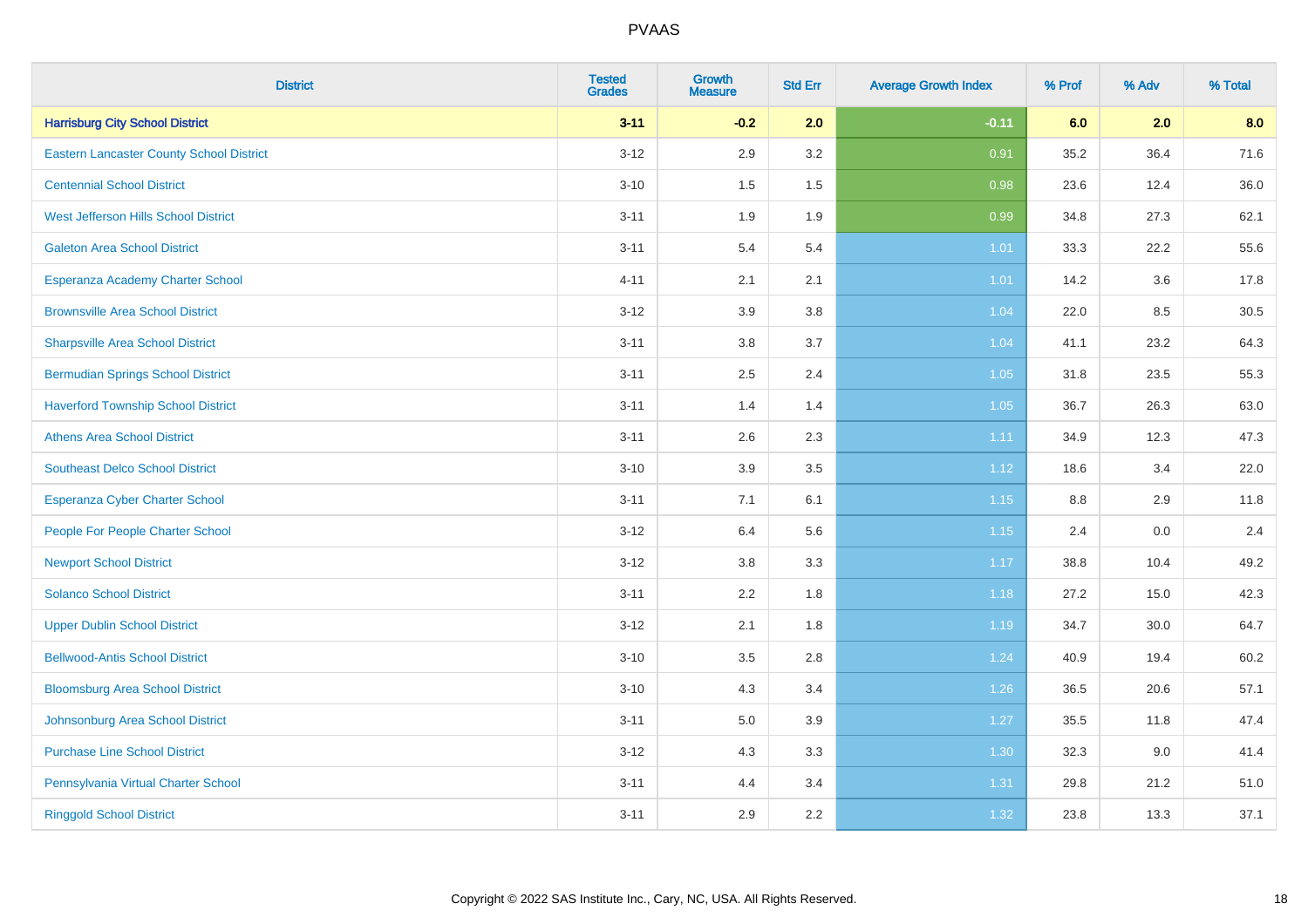| <b>District</b>                                | <b>Tested</b><br><b>Grades</b> | <b>Growth</b><br><b>Measure</b> | <b>Std Err</b> | <b>Average Growth Index</b> | % Prof | % Adv | % Total |
|------------------------------------------------|--------------------------------|---------------------------------|----------------|-----------------------------|--------|-------|---------|
| <b>Harrisburg City School District</b>         | $3 - 11$                       | $-0.2$                          | 2.0            | $-0.11$                     | 6.0    | 2.0   | 8.0     |
| <b>Keystone School District</b>                | $3 - 11$                       | 7.8                             | 5.7            | 1.37                        | 35.0   | 45.0  | 80.0    |
| Philipsburg-Osceola Area School District       | $3 - 11$                       | 4.1                             | 3.0            | 1.37                        | 22.5   | 16.2  | 38.8    |
| <b>Chestnut Ridge School District</b>          | $3 - 12$                       | 4.0                             | 2.9            | 1.38                        | 33.2   | 11.0  | 44.2    |
| <b>Conemaugh Township Area School District</b> | $3 - 12$                       | 4.8                             | 3.5            | 1.39                        | 30.9   | 27.8  | 58.8    |
| <b>Western Wayne School District</b>           | $3 - 11$                       | 3.6                             | 2.6            | 1.39                        | 30.8   | 16.2  | 47.0    |
| <b>Mastery Charter School - Thomas Campus</b>  | $3 - 10$                       | 7.9                             | 5.7            | 1.39                        | 12.5   | 0.0   | 12.5    |
| <b>Midd-West School District</b>               | $3 - 11$                       | 3.6                             | 2.6            | 1.42                        | 28.6   | 25.0  | 53.6    |
| <b>Conestoga Valley School District</b>        | $3 - 11$                       | 2.4                             | 1.7            | 1.43                        | 35.0   | 23.5  | 58.5    |
| Susquehanna Township School District           | $3 - 12$                       | 3.9                             | 2.7            | 1.45                        | 19.0   | 13.1  | 32.0    |
| <b>Northern Potter School District</b>         | $3 - 12$                       | $6.8\,$                         | 4.6            | 1.48                        | 30.6   | 11.1  | 41.7    |
| South Western School District                  | $3 - 12$                       | 2.5                             | 1.7            | 1.48                        | 36.2   | 19.7  | 55.9    |
| <b>Smethport Area School District</b>          | $3 - 12$                       | 5.8                             | 3.8            | 1.52                        | 24.6   | 20.0  | 44.6    |
| <b>Gateway School District</b>                 | $3 - 11$                       | 3.1                             | 2.0            | 1.55                        | 35.7   | 18.5  | 54.2    |
| <b>Fort Leboeuf School District</b>            | $3 - 11$                       | 3.5                             | 2.2            | 1.58                        | 32.0   | 16.8  | 48.8    |
| <b>Salisbury Township School District</b>      | $3 - 11$                       | 5.8                             | 3.6            | 1.62                        | 24.4   | 12.6  | 37.0    |
| <b>Halifax Area School District</b>            | $3 - 11$                       | 5.8                             | 3.5            | 1.64                        | 32.1   | 18.9  | 50.9    |
| Dr Robert Ketterer Charter School Inc          | $6 - 12$                       | 7.1                             | 4.3            | 1.66                        | 7.3    | 1.7   | 9.0     |
| <b>Waynesboro Area School District</b>         | $3 - 12$                       | 3.0                             | 1.8            | 1.67                        | 26.0   | 23.5  | 49.5    |
| <b>West Shore School District</b>              | $3 - 12$                       | 2.2                             | 1.3            | 1.68                        | 31.8   | 15.2  | 47.1    |
| <b>Penn-Trafford School District</b>           | $3 - 11$                       | 2.9                             | 1.8            | 1.68                        | 46.3   | 26.2  | 72.5    |
| <b>Port Allegany School District</b>           | $3 - 11$                       | 6.5                             | 3.7            | 1.74                        | 26.4   | 11.3  | 37.7    |
| Multicultural Academy Charter School           | $9 - 11$                       | 6.0                             | 3.4            | 1.77                        | 12.3   | 0.0   | 12.3    |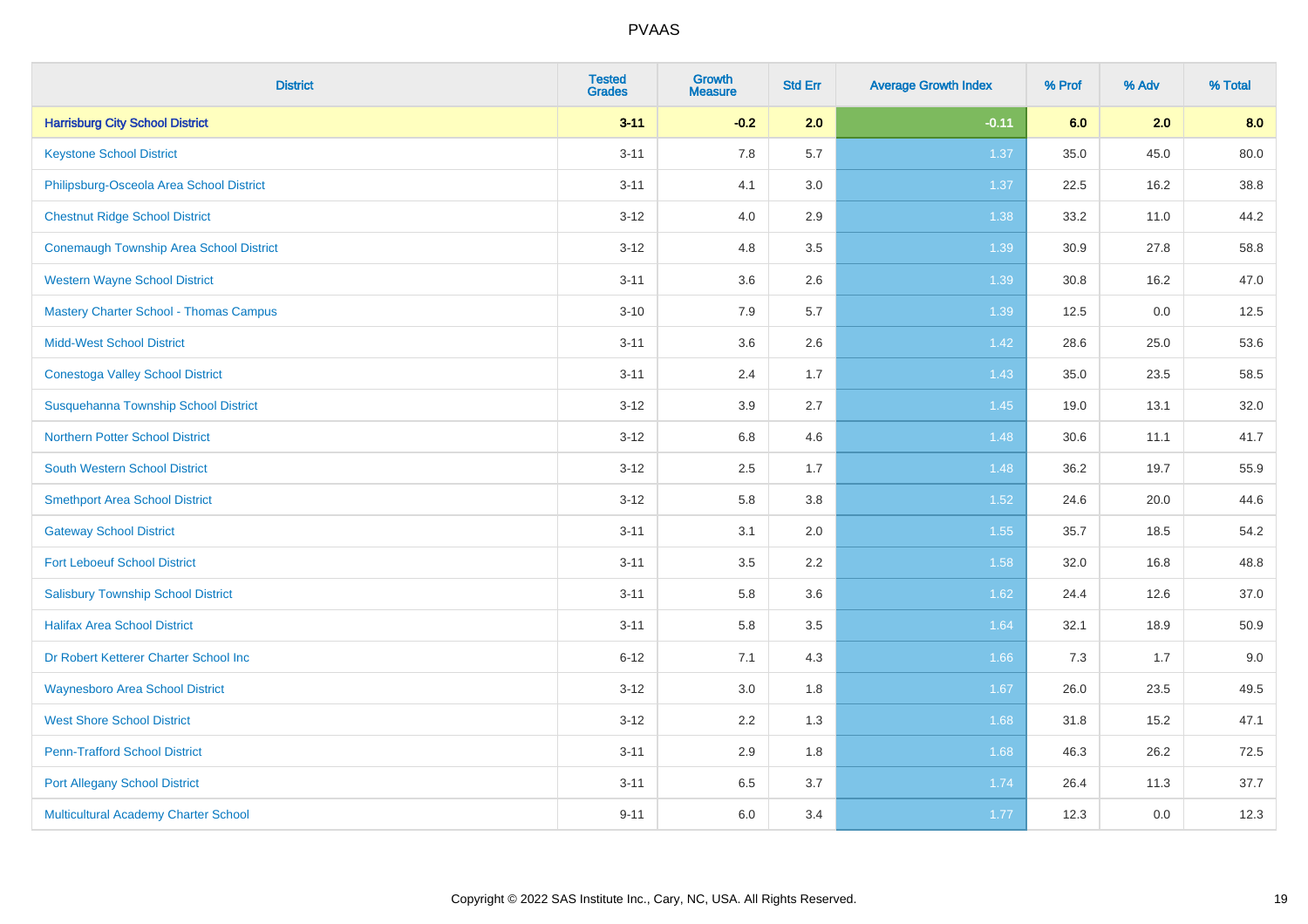| <b>District</b>                                | <b>Tested</b><br><b>Grades</b> | Growth<br><b>Measure</b> | <b>Std Err</b> | <b>Average Growth Index</b> | % Prof | % Adv   | % Total |
|------------------------------------------------|--------------------------------|--------------------------|----------------|-----------------------------|--------|---------|---------|
| <b>Harrisburg City School District</b>         | $3 - 11$                       | $-0.2$                   | 2.0            | $-0.11$                     | 6.0    | 2.0     | 8.0     |
| <b>Wyalusing Area School District</b>          | $3 - 12$                       | 5.7                      | 3.2            | 1.78                        | 38.6   | 12.9    | 51.4    |
| Leechburg Area School District                 | $3 - 11$                       | 7.0                      | 3.9            | 1.79                        | 37.7   | 4.9     | 42.6    |
| Mt Lebanon School District                     | $3 - 11$                       | 2.4                      | 1.3            | 1.79                        | 39.3   | 37.4    | 76.8    |
| <b>Sayre Area School District</b>              | $3 - 11$                       | 5.8                      | 3.2            | 1.81                        | 30.3   | 21.0    | 51.3    |
| <b>Perkiomen Valley School District</b>        | $3 - 11$                       | 2.7                      | 1.5            | 1.83                        | 35.0   | 25.3    | 60.3    |
| <b>Central Valley School District</b>          | $3 - 10$                       | 4.7                      | 2.6            | 1.83                        | 37.8   | 18.5    | 56.3    |
| <b>Eastern Lebanon County School District</b>  | $3 - 11$                       | 4.0                      | 2.1            | 1.89                        | 23.5   | 11.5    | 35.0    |
| <b>United School District</b>                  | $3 - 11$                       | 6.3                      | 3.3            | 1.89                        | 38.8   | 16.3    | 55.0    |
| <b>Spring Grove Area School District</b>       | $3 - 11$                       | 3.9                      | 2.0            | 1.90                        | 30.0   | 23.0    | 53.0    |
| <b>Oswayo Valley School District</b>           | $3 - 12$                       | 9.9                      | 5.1            | 1.93                        | 26.5   | 44.1    | 70.6    |
| <b>South Middleton School District</b>         | $3 - 11$                       | 4.4                      | 2.2            | 1.95                        | 31.1   | 16.4    | 47.5    |
| Pennsylvania Distance Learning Charter School  | $3 - 12$                       | 6.8                      | 3.4            | 1.99                        | 19.8   | $6.2\,$ | 25.9    |
| <b>Benton Area School District</b>             | $3 - 10$                       | 8.1                      | 4.0            | 2.01                        | 35.7   | 28.6    | 64.3    |
| <b>Keystone Central School District</b>        | $3 - 11$                       | 3.6                      | 1.8            | 2.04                        | 27.1   | 14.6    | 41.8    |
| Northampton Area School District               | $3 - 11$                       | 3.2                      | 1.5            | 2.05                        | 29.8   | 17.9    | 47.7    |
| Northeastern York School District              | $3 - 11$                       | $3.8\,$                  | 1.8            | 2.11                        | 32.7   | 21.0    | 53.7    |
| <b>Muncy School District</b>                   | $3 - 11$                       | 6.9                      | 3.3            | 2.12                        | 37.6   | 18.8    | 56.4    |
| <b>Mckeesport Area School District</b>         | $3 - 12$                       | 4.6                      | 2.2            | 2.14                        | 21.1   | 4.4     | 25.5    |
| <b>Brookville Area School District</b>         | $3 - 11$                       | 6.8                      | 3.1            | 2.19                        | 46.1   | 14.6    | 60.7    |
| <b>Mastery Charter School - Hardy Williams</b> | $3 - 11$                       | 6.6                      | 3.0            | 2.21                        | 24.7   | 1.2     | 25.9    |
| <b>Blue Ridge School District</b>              | $3 - 11$                       | 8.3                      | 3.7            | 2.24                        | 29.6   | 9.3     | 38.9    |
| <b>Wallingford-Swarthmore School District</b>  | $3 - 10$                       | 5.0                      | 2.2            | 2.25                        | 33.3   | 37.1    | 70.4    |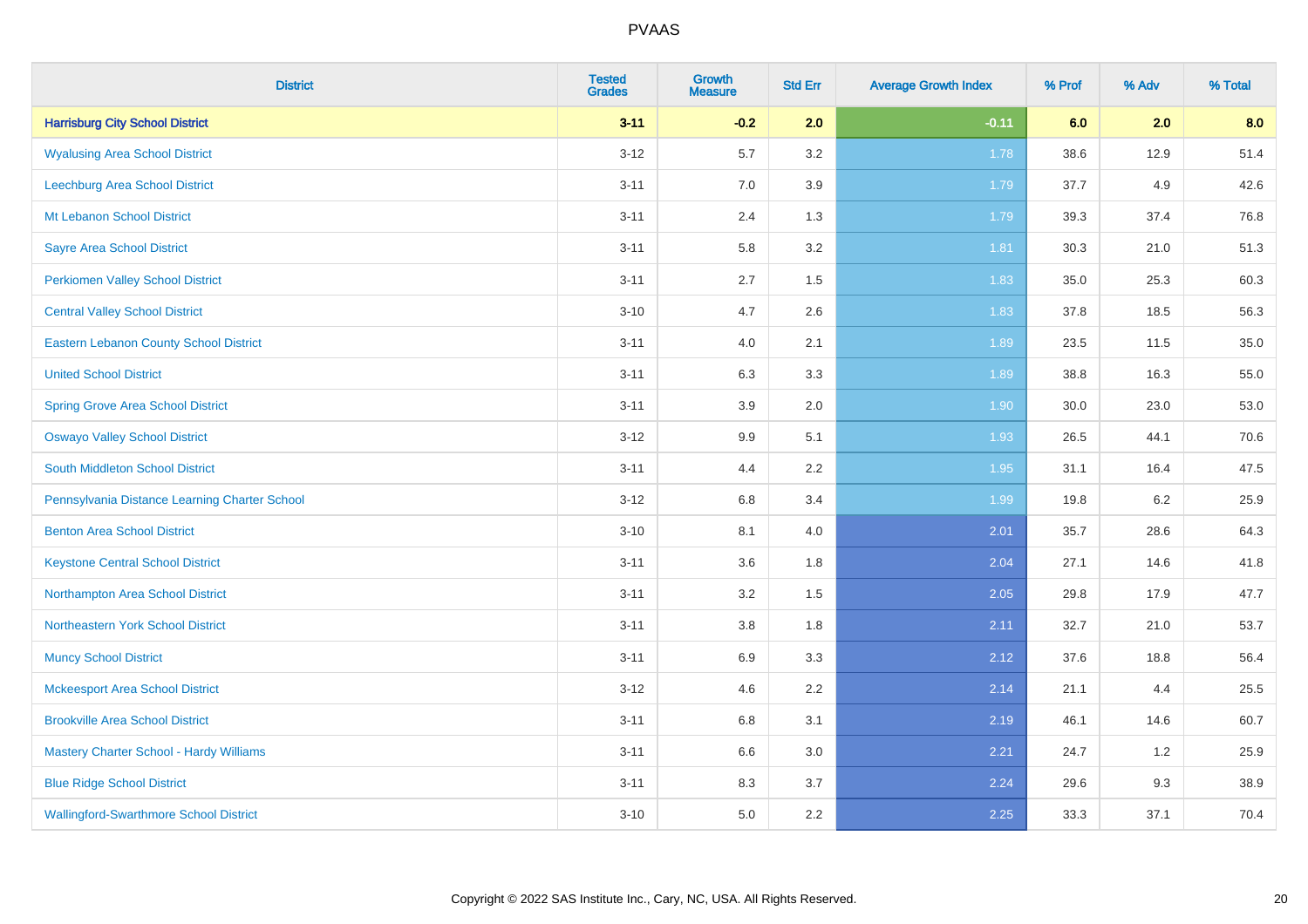| <b>District</b>                                    | <b>Tested</b><br><b>Grades</b> | <b>Growth</b><br><b>Measure</b> | <b>Std Err</b> | <b>Average Growth Index</b> | % Prof | % Adv | % Total |
|----------------------------------------------------|--------------------------------|---------------------------------|----------------|-----------------------------|--------|-------|---------|
| <b>Harrisburg City School District</b>             | $3 - 11$                       | $-0.2$                          | 2.0            | $-0.11$                     | 6.0    | 2.0   | 8.0     |
| <b>Glendale School District</b>                    | $3 - 10$                       | 7.9                             | 3.5            | 2.25                        | 42.6   | 9.3   | 51.8    |
| <b>East Pennsboro Area School District</b>         | $3 - 11$                       | 4.8                             | 2.1            | 2.26                        | 36.8   | 16.9  | 53.7    |
| <b>Brandywine Heights Area School District</b>     | $3 - 11$                       | 5.8                             | 2.6            | 2.27                        | 27.7   | 28.6  | 56.2    |
| Huntingdon Area School District                    | $3 - 11$                       | 5.8                             | 2.6            | 2.28                        | 27.8   | 17.4  | 45.2    |
| <b>Red Lion Area School District</b>               | $3 - 11$                       | 4.5                             | 1.9            | 2.31                        | 32.3   | 21.5  | 53.8    |
| <b>Bentworth School District</b>                   | $3 - 11$                       | 7.0                             | 3.0            | 2.36                        | 26.6   | 17.0  | 43.6    |
| Northern Lehigh School District                    | $3 - 12$                       | 6.1                             | 2.5            | 2.42                        | 21.4   | 18.0  | 39.3    |
| <b>Homer-Center School District</b>                | $3 - 11$                       | 8.8                             | 3.5            | 2.53                        | 38.0   | 17.7  | 55.8    |
| Northern Tioga School District                     | $3 - 12$                       | 6.8                             | 2.6            | 2.64                        | 25.0   | 16.9  | 41.9    |
| <b>Palisades School District</b>                   | $3 - 11$                       | 7.7                             | 2.9            | 2.66                        | 27.8   | 20.3  | 48.1    |
| <b>Commonwealth Charter Academy Charter School</b> | $3 - 10$                       | 4.2                             | 1.6            | 2.68                        | 27.0   | 15.6  | 42.5    |
| <b>Bedford Area School District</b>                | $3 - 11$                       | 6.4                             | 2.4            | 2.68                        | 31.0   | 20.6  | 51.6    |
| Saint Marys Area School District                   | $3 - 11$                       | 6.0                             | 2.2            | 2.69                        | 35.4   | 18.3  | 53.7    |
| <b>Crawford Central School District</b>            | $3 - 11$                       | 5.7                             | 2.1            | 2.71                        | 26.4   | 15.8  | 42.1    |
| <b>Tamaqua Area School District</b>                | $3-12$                         | 6.5                             | 2.4            | 2.72                        | 34.3   | 17.5  | 51.8    |
| <b>Donegal School District</b>                     | $3 - 12$                       | 5.9                             | 2.2            | 2.72                        | 34.1   | 23.1  | 57.2    |
| <b>Great Valley School District</b>                | $3 - 11$                       | 5.4                             | 2.0            | 2.77                        | 33.8   | 33.5  | 67.3    |
| <b>South Butler County School District</b>         | $3 - 10$                       | 6.3                             | 2.2            | 2.80                        | 37.8   | 19.2  | 57.0    |
| <b>Canton Area School District</b>                 | $3 - 11$                       | 8.4                             | 2.9            | 2.92                        | 13.8   | 23.0  | 36.8    |
| <b>Bald Eagle Area School District</b>             | $3 - 11$                       | 7.6                             | 2.5            | 3.00                        | 31.6   | 15.6  | 47.3    |
| <b>Line Mountain School District</b>               | $3 - 11$                       | 11.7                            | 3.9            | 3.01                        | 40.4   | 42.3  | 82.7    |
| <b>Lower Dauphin School District</b>               | $3 - 11$                       | 5.3                             | 1.8            | 3.03                        | 30.6   | 26.8  | 57.5    |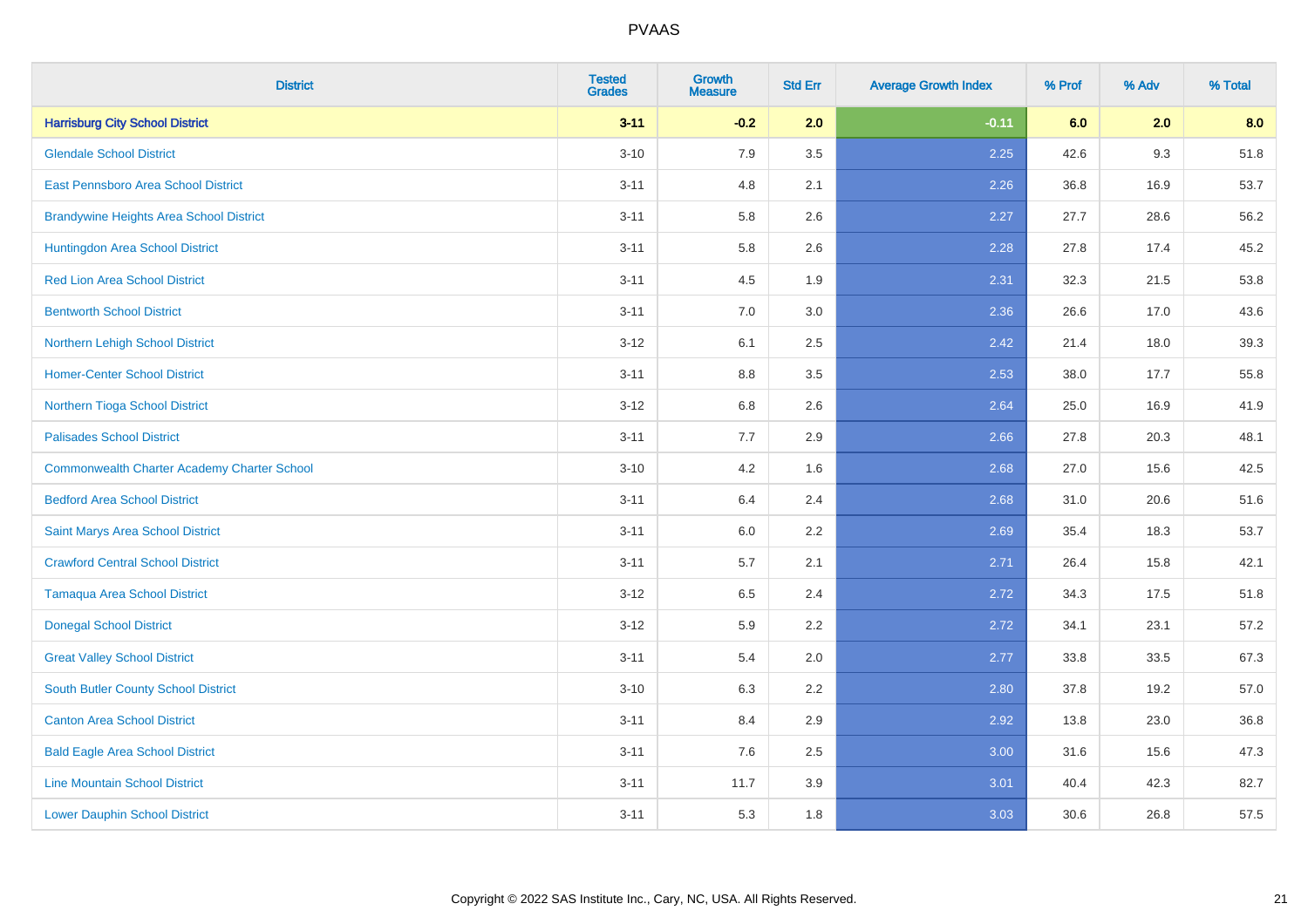| <b>District</b>                                 | <b>Tested</b><br><b>Grades</b> | <b>Growth</b><br><b>Measure</b> | <b>Std Err</b> | <b>Average Growth Index</b> | % Prof | % Adv | % Total |
|-------------------------------------------------|--------------------------------|---------------------------------|----------------|-----------------------------|--------|-------|---------|
| <b>Harrisburg City School District</b>          | $3 - 11$                       | $-0.2$                          | 2.0            | $-0.11$                     | 6.0    | 2.0   | 8.0     |
| <b>Allegheny-Clarion Valley School District</b> | $3 - 10$                       | 12.3                            | 4.1            | 3.03                        | 33.3   | 19.0  | 52.4    |
| <b>Upper Perkiomen School District</b>          | $3 - 11$                       | 5.7                             | 1.9            | 3.04                        | 25.4   | 19.9  | 45.4    |
| <b>Kane Area School District</b>                | $3 - 10$                       | 8.8                             | 2.9            | 3.07                        | 31.4   | 19.8  | 51.2    |
| Capital Area School for the Arts Charter School | $9 - 11$                       | 14.2                            | 4.5            | 3.13                        | 27.5   | 30.0  | 57.5    |
| <b>Greenwood School District</b>                | $3 - 11$                       | 11.3                            | 3.6            | 3.14                        | 31.2   | 32.8  | 63.9    |
| 21st Century Cyber Charter School               | $6 - 12$                       | 6.6                             | 2.1            | 3.16                        | 29.0   | 21.8  | 50.8    |
| <b>Avon Grove Charter School</b>                | $3 - 11$                       | 9.8                             | 3.1            | 3.18                        | 32.4   | 26.0  | 58.4    |
| <b>Apollo-Ridge School District</b>             | $3 - 12$                       | 9.5                             | 3.0            | 3.23                        | 34.0   | 9.4   | 43.4    |
| <b>Penncrest School District</b>                | $3 - 11$                       | 6.0                             | 1.9            | 3.24                        | 31.1   | 16.9  | 48.0    |
| <b>Upper Dauphin Area School District</b>       | $3 - 11$                       | 16.5                            | 5.1            | 3.26                        | 37.5   | 26.8  | 64.3    |
| <b>Steel Valley School District</b>             | $3 - 11$                       | 11.1                            | 3.3            | 3.33                        | 34.8   | 10.1  | 44.9    |
| South Fayette Township School District          | $3 - 11$                       | 6.0                             | 1.8            | 3.33                        | 32.2   | 38.3  | 70.5    |
| <b>Bellefonte Area School District</b>          | $3 - 11$                       | 6.7                             | 2.0            | 3.34                        | 28.8   | 21.5  | 50.2    |
| <b>Conrad Weiser Area School District</b>       | $3 - 11$                       | 7.1                             | 2.1            | 3.34                        | 28.2   | 14.4  | 42.6    |
| <b>Kutztown Area School District</b>            | $3 - 12$                       | 9.3                             | 2.8            | 3.34                        | 38.5   | 14.6  | 53.2    |
| Wilmington Area School District                 | $3 - 11$                       | 11.1                            | 3.3            | 3.37                        | 29.8   | 26.2  | 56.0    |
| <b>Fairview School District</b>                 | $3 - 11$                       | 8.3                             | 2.4            | 3.43                        | 41.9   | 34.9  | 76.7    |
| <b>Mars Area School District</b>                | $3 - 10$                       | 6.6                             | 1.9            | 3.45                        | 36.7   | 32.4  | 69.1    |
| <b>North Pocono School District</b>             | $3 - 11$                       | 13.1                            | 3.7            | 3.54                        | 31.4   | 33.3  | 64.7    |
| <b>York Suburban School District</b>            | $3 - 11$                       | 7.4                             | 2.1            | 3.55                        | 24.9   | 31.2  | 56.1    |
| Oil City Area School District                   | $3 - 11$                       | 8.6                             | 2.4            | 3.56                        | 29.1   | 13.1  | 42.2    |
| <b>Tredyffrin-Easttown School District</b>      | $3 - 10$                       | 8.7                             | 2.4            | 3.57                        | 35.2   | 35.8  | 71.0    |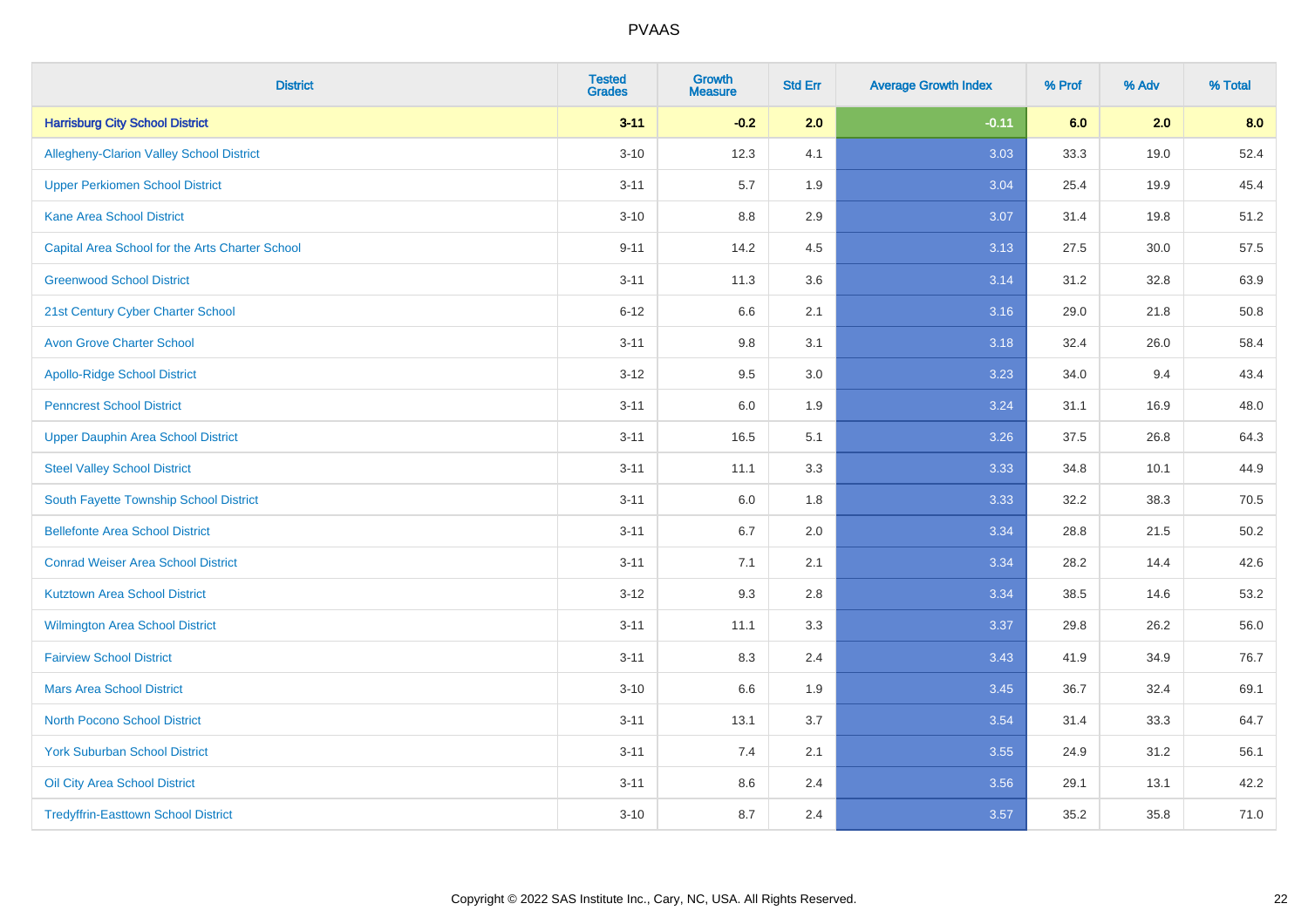| <b>District</b>                           | <b>Tested</b><br><b>Grades</b> | <b>Growth</b><br><b>Measure</b> | <b>Std Err</b> | <b>Average Growth Index</b> | % Prof | % Adv   | % Total |
|-------------------------------------------|--------------------------------|---------------------------------|----------------|-----------------------------|--------|---------|---------|
| <b>Harrisburg City School District</b>    | $3 - 11$                       | $-0.2$                          | 2.0            | $-0.11$                     | 6.0    | 2.0     | 8.0     |
| <b>William Penn School District</b>       | $3 - 12$                       | 7.0                             | 1.9            | 3.61                        | 14.0   | $7.2\,$ | 21.3    |
| <b>Reading School District</b>            | $3 - 11$                       | 4.3                             | 1.2            | 3.71                        | 16.8   | $6.0\,$ | 22.8    |
| <b>Spring Cove School District</b>        | $3 - 11$                       | 9.1                             | 2.4            | 3.77                        | 31.8   | 25.4    | 57.1    |
| <b>Dover Area School District</b>         | $3-12$                         | 7.1                             | 1.9            | 3.78                        | 33.0   | 18.7    | 51.7    |
| <b>Hampton Township School District</b>   | $3 - 11$                       | 7.4                             | 2.0            | 3.79                        | 37.9   | 39.2    | 77.0    |
| <b>Juniata County School District</b>     | $3-12$                         | 7.7                             | 2.0            | 3.81                        | 22.9   | 18.9    | 41.8    |
| <b>Hazleton Area School District</b>      | $3 - 11$                       | 6.0                             | 1.6            | 3.85                        | 20.5   | 9.0     | 29.5    |
| <b>Warrior Run School District</b>        | $3 - 11$                       | 10.5                            | 2.7            | 3.86                        | 34.1   | 16.8    | 50.9    |
| <b>Dallas School District</b>             | $3 - 11$                       | 8.1                             | 2.1            | 3.87                        | 32.4   | 22.4    | 54.8    |
| <b>Phoenixville Area School District</b>  | $3 - 11$                       | 7.3                             | 1.8            | 3.96                        | 32.3   | 27.6    | 59.8    |
| Abington Heights School District          | $3 - 11$                       | 6.7                             | 1.7            | 4.00                        | 33.8   | 31.7    | 65.5    |
| <b>Radnor Township School District</b>    | $3 - 12$                       | $7.5\,$                         | 1.9            | 4.03                        | 33.0   | 38.3    | 71.3    |
| Downingtown Area School District          | $3 - 11$                       | 4.4                             | 1.1            | 4.06                        | 30.1   | 32.0    | 62.2    |
| <b>Ephrata Area School District</b>       | $3 - 11$                       | 6.8                             | 1.7            | 4.08                        | 31.6   | 17.1    | 48.8    |
| <b>Valley View School District</b>        | $3 - 11$                       | 9.3                             | 2.2            | 4.18                        | 26.6   | 23.1    | 49.7    |
| <b>Elizabethtown Area School District</b> | $3-12$                         | 7.1                             | 1.7            | 4.19                        | 36.4   | 27.6    | 64.0    |
| <b>Laurel School District</b>             | $3 - 11$                       | 13.0                            | 3.1            | 4.19                        | 30.3   | 15.7    | 46.1    |
| Pennsylvania Leadership Charter School    | $3 - 11$                       | 8.0                             | 1.9            | 4.22                        | 33.1   | 27.8    | 60.9    |
| <b>Wallenpaupack Area School District</b> | $3 - 11$                       | 8.8                             | 2.1            | 4.28                        | 28.5   | 18.9    | 47.4    |
| Maritime Academy Charter School           | $3 - 10$                       | 13.2                            | 3.1            | 4.29                        | 24.0   | 1.3     | 25.3    |
| <b>Coudersport Area School District</b>   | $3 - 11$                       | 14.8                            | 3.4            | 4.33                        | 34.7   | 28.0    | 62.7    |
| <b>West Allegheny School District</b>     | $3-12$                         | 8.6                             | 2.0            | 4.34                        | 37.3   | 27.2    | 64.5    |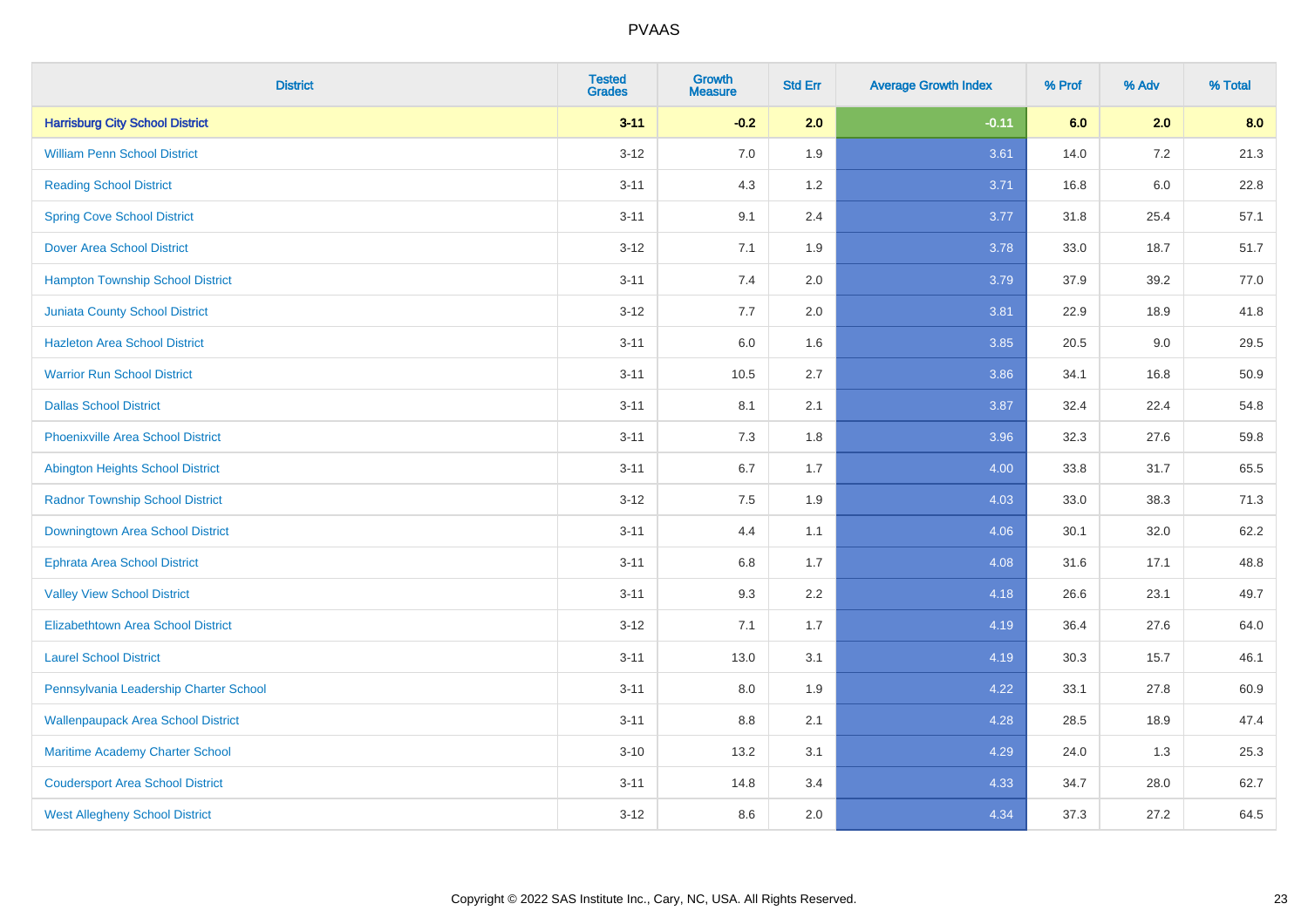| <b>District</b>                                | <b>Tested</b><br><b>Grades</b> | <b>Growth</b><br><b>Measure</b> | <b>Std Err</b> | <b>Average Growth Index</b> | % Prof | % Adv | % Total |
|------------------------------------------------|--------------------------------|---------------------------------|----------------|-----------------------------|--------|-------|---------|
| <b>Harrisburg City School District</b>         | $3 - 11$                       | $-0.2$                          | 2.0            | $-0.11$                     | 6.0    | 2.0   | 8.0     |
| <b>Lower Moreland Township School District</b> | $3 - 11$                       | 8.7                             | 2.0            | 4.35                        | 38.2   | 33.2  | 71.4    |
| <b>Pennsbury School District</b>               | $3 - 11$                       | 5.6                             | 1.3            | 4.38                        | 37.7   | 27.7  | 65.4    |
| <b>Montrose Area School District</b>           | $3 - 10$                       | 12.3                            | 2.8            | 4.41                        | 37.8   | 28.9  | 66.7    |
| <b>Conewago Valley School District</b>         | $3 - 12$                       | 7.6                             | 1.7            | 4.46                        | 41.3   | 19.4  | 60.6    |
| Northern York County School District           | $3 - 11$                       | 8.4                             | 1.8            | 4.63                        | 24.3   | 23.1  | 47.4    |
| <b>Stroudsburg Area School District</b>        | $3 - 11$                       | 7.5                             | 1.6            | 4.70                        | 30.4   | 18.3  | 48.7    |
| <b>West Perry School District</b>              | $3 - 11$                       | 11.0                            | 2.3            | 4.76                        | 26.9   | 20.5  | 47.4    |
| <b>Lakeland School District</b>                | $3 - 11$                       | 13.3                            | 2.8            | 4.80                        | 22.2   | 21.2  | 43.4    |
| <b>Penn Manor School District</b>              | $3 - 11$                       | 7.1                             | 1.5            | 4.82                        | 26.7   | 20.5  | 47.2    |
| <b>Iroquois School District</b>                | $3 - 11$                       | 13.6                            | 2.8            | 4.83                        | 33.3   | 16.0  | 49.4    |
| <b>Lehighton Area School District</b>          | $3 - 11$                       | 11.4                            | 2.4            | 4.84                        | 30.5   | 24.9  | 55.3    |
| <b>Belle Vernon Area School District</b>       | $3 - 11$                       | 11.1                            | 2.3            | 4.88                        | 31.6   | 25.4  | 57.1    |
| <b>Quaker Valley School District</b>           | $3 - 11$                       | 12.2                            | 2.5            | 4.90                        | 39.5   | 26.4  | 65.9    |
| <b>Easton Area School District</b>             | $3 - 12$                       | 6.3                             | 1.3            | 4.91                        | 24.1   | 13.0  | 37.1    |
| <b>Berlin Brothersvalley School District</b>   | $3 - 11$                       | 19.6                            | 4.0            | 4.93                        | 28.3   | 41.3  | 69.6    |
| <b>Pennridge School District</b>               | $3 - 10$                       | 7.4                             | 1.5            | 5.10                        | 32.0   | 27.6  | 59.6    |
| Pen Argyl Area School District                 | $3 - 12$                       | 12.8                            | 2.5            | 5.10                        | 28.5   | 23.8  | 52.3    |
| <b>Fleetwood Area School District</b>          | $3 - 10$                       | 10.4                            | 2.0            | 5.19                        | 31.7   | 25.8  | 57.5    |
| <b>West Branch Area School District</b>        | $3 - 11$                       | 17.0                            | 3.3            | 5.20                        | 47.1   | 19.1  | 66.2    |
| <b>Cornwall-Lebanon School District</b>        | $3 - 11$                       | 8.2                             | 1.6            | 5.24                        | 28.0   | 20.5  | 48.6    |
| <b>Avon Grove School District</b>              | $3 - 10$                       | 7.6                             | 1.4            | 5.29                        | 33.7   | 33.2  | 67.0    |
| Penns Valley Area School District              | $3 - 12$                       | 14.1                            | 2.6            | 5.33                        | 29.6   | 23.3  | 52.9    |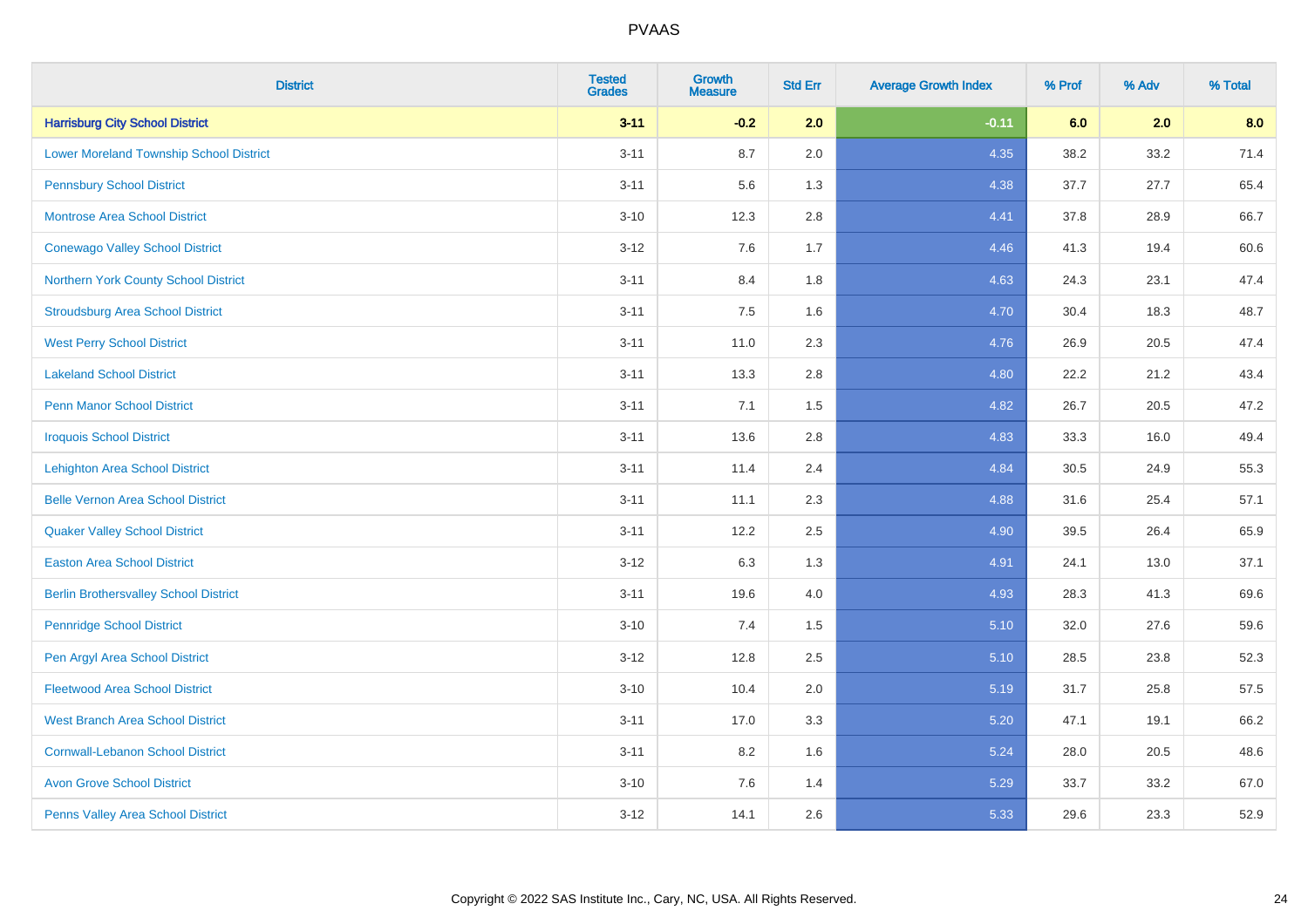| <b>District</b>                           | <b>Tested</b><br><b>Grades</b> | <b>Growth</b><br><b>Measure</b> | <b>Std Err</b> | <b>Average Growth Index</b> | % Prof | % Adv | % Total |
|-------------------------------------------|--------------------------------|---------------------------------|----------------|-----------------------------|--------|-------|---------|
| <b>Harrisburg City School District</b>    | $3 - 11$                       | $-0.2$                          | 2.0            | $-0.11$                     | 6.0    | 2.0   | 8.0     |
| <b>Lake-Lehman School District</b>        | $3 - 11$                       | 14.9                            | 2.8            | 5.34                        | 25.8   | 22.5  | 48.3    |
| <b>Pine-Richland School District</b>      | $3 - 11$                       | 9.3                             | 1.7            | 5.56                        | 42.3   | 35.8  | 78.1    |
| <b>Hermitage School District</b>          | $3 - 12$                       | 14.0                            | 2.5            | 5.59                        | 34.0   | 27.0  | 61.0    |
| <b>Lampeter-Strasburg School District</b> | $3 - 12$                       | 11.0                            | 1.9            | 5.69                        | 35.4   | 32.3  | 67.7    |
| <b>Pequea Valley School District</b>      | $3 - 11$                       | 18.0                            | 3.1            | 5.74                        | 29.2   | 37.5  | 66.7    |
| <b>Harbor Creek School District</b>       | $3 - 11$                       | 13.4                            | 2.3            | 5.80                        | 34.5   | 40.7  | 75.2    |
| <b>Blue Mountain School District</b>      | $3 - 10$                       | 12.2                            | 2.1            | 5.81                        | 30.7   | 26.1  | 56.8    |
| <b>Punxsutawney Area School District</b>  | $3 - 11$                       | 15.8                            | 2.7            | 5.83                        | 18.6   | 29.0  | 47.6    |
| <b>Indiana Area School District</b>       | $3 - 11$                       | 12.0                            | 2.0            | 5.98                        | 30.0   | 30.4  | 60.3    |
| <b>Agora Cyber Charter School</b>         | $3 - 11$                       | 14.6                            | 2.4            | 6.03                        | 24.7   | 19.5  | 44.2    |
| <b>Franklin Regional School District</b>  | $3 - 11$                       | 11.3                            | 1.8            | 6.13                        | 30.0   | 35.0  | 65.0    |
| <b>Tuscarora School District</b>          | $3 - 11$                       | 13.4                            | 2.2            | 6.20                        | 37.1   | 26.3  | 63.4    |
| <b>Armstrong School District</b>          | $3 - 11$                       | 9.8                             | 1.6            | 6.22                        | 32.8   | 24.6  | 57.4    |
| <b>Cocalico School District</b>           | $3 - 11$                       | 12.3                            | 1.9            | 6.48                        | 28.2   | 32.3  | 60.5    |
| <b>Manheim Central School District</b>    | $3 - 11$                       | 12.8                            | 2.0            | 6.52                        | 27.8   | 35.4  | 63.2    |
| <b>Neshaminy School District</b>          | $3 - 11$                       | 8.6                             | 1.3            | 6.56                        | 31.3   | 23.9  | 55.2    |
| <b>Millcreek Township School District</b> | $3 - 11$                       | 9.1                             | 1.4            | 6.61                        | 34.5   | 30.1  | 64.6    |
| <b>Methacton School District</b>          | $3 - 11$                       | 11.0                            | 1.6            | 6.94                        | 36.0   | 33.6  | 69.6    |
| <b>Camp Hill School District</b>          | $3 - 12$                       | 20.7                            | 2.9            | 7.00                        | 32.3   | 41.4  | 73.7    |
| <b>Whitehall-Coplay School District</b>   | $3 - 11$                       | 11.8                            | 1.7            | 7.06                        | 32.3   | 21.7  | 54.0    |
| <b>Upper Merion Area School District</b>  | $3 - 11$                       | 14.0                            | 2.0            | 7.15                        | 34.4   | 32.6  | 67.0    |
| <b>Danville Area School District</b>      | $3 - 11$                       | 18.4                            | 2.6            | 7.19                        | 32.0   | 46.1  | 78.1    |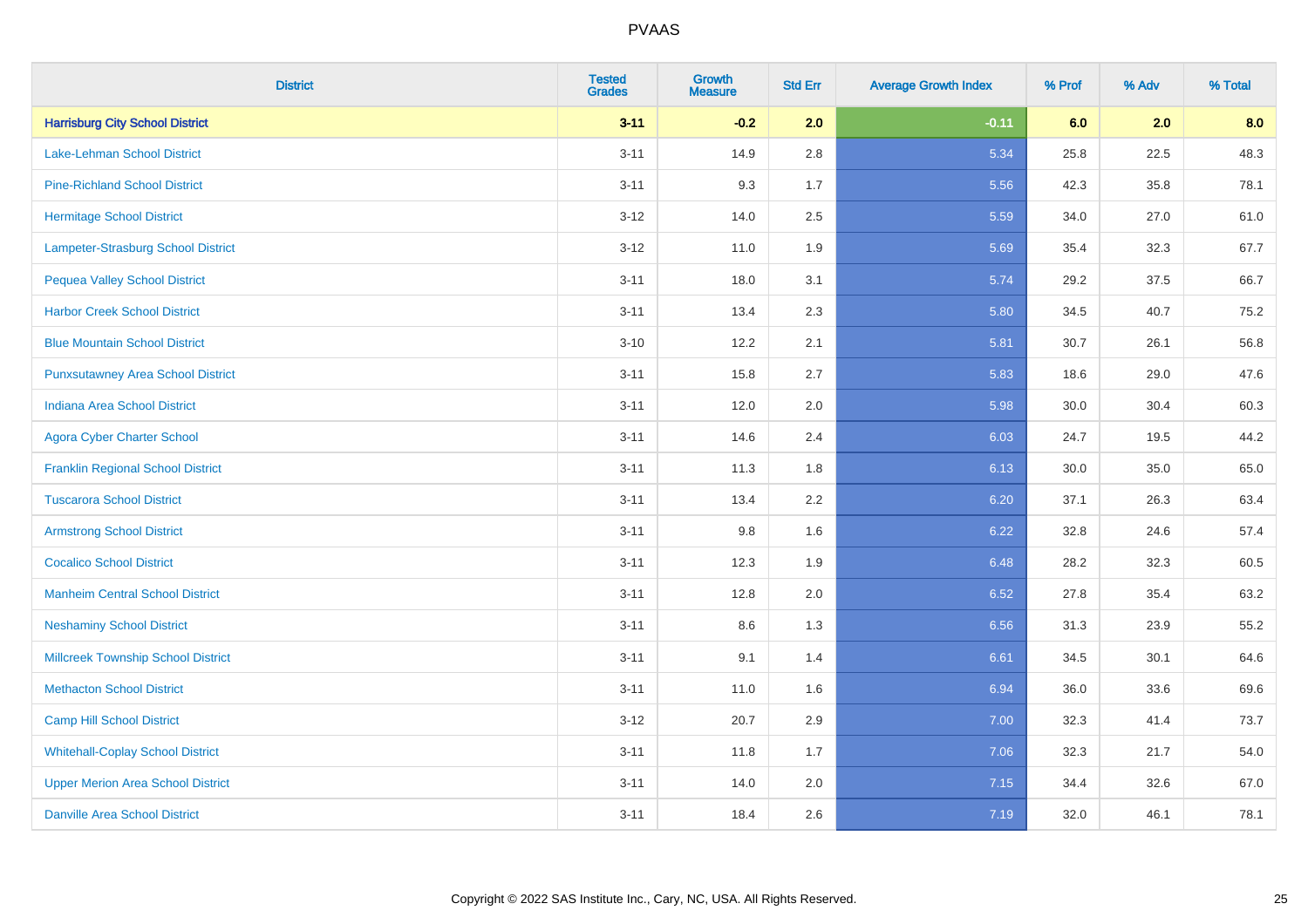| <b>District</b>                               | <b>Tested</b><br><b>Grades</b> | <b>Growth</b><br><b>Measure</b> | <b>Std Err</b> | <b>Average Growth Index</b> | % Prof | % Adv | % Total |
|-----------------------------------------------|--------------------------------|---------------------------------|----------------|-----------------------------|--------|-------|---------|
| <b>Harrisburg City School District</b>        | $3 - 11$                       | $-0.2$                          | 2.0            | $-0.11$                     | 6.0    | 2.0   | 8.0     |
| <b>Mountain View School District</b>          | $3 - 11$                       | 24.2                            | 3.4            | 7.20                        | 45.8   | 37.3  | 83.0    |
| <b>Manheim Township School District</b>       | $3 - 12$                       | 10.9                            | 1.5            | 7.51                        | 30.9   | 31.0  | 61.9    |
| <b>East Penn School District</b>              | $3 - 11$                       | 8.9                             | 1.2            | 7.61                        | 32.8   | 26.4  | 59.2    |
| <b>Mifflin County School District</b>         | $3 - 11$                       | 12.3                            | 1.6            | 7.69                        | 35.1   | 15.1  | 50.3    |
| <b>Upper Saint Clair School District</b>      | $3 - 11$                       | 13.8                            | 1.8            | 7.86                        | 32.2   | 44.5  | 76.7    |
| <b>Peters Township School District</b>        | $3 - 11$                       | 14.1                            | 1.7            | 8.16                        | 35.2   | 41.6  | 76.8    |
| <b>Collegium Charter School</b>               | $3 - 10$                       | 21.2                            | 2.6            | 8.18                        | 25.4   | 16.4  | 41.8    |
| <b>Upper Darby School District</b>            | $3-12$                         | 11.2                            | 1.4            | 8.28                        | 23.8   | 11.8  | 35.6    |
| <b>Saucon Valley School District</b>          | $3 - 11$                       | 18.9                            | 2.2            | 8.48                        | 26.0   | 39.6  | 65.6    |
| <b>Southern York County School District</b>   | $3 - 11$                       | 15.5                            | 1.8            | 8.48                        | 37.6   | 29.2  | 66.8    |
| <b>Central York School District</b>           | $3 - 12$                       | 12.9                            | 1.5            | 8.64                        | 31.4   | 24.1  | 55.5    |
| <b>Marple Newtown School District</b>         | $3 - 11$                       | 20.6                            | 2.3            | 8.95                        | 31.1   | 42.7  | 73.8    |
| Palmyra Area School District                  | $3 - 11$                       | 16.2                            | 1.8            | 9.02                        | 38.8   | 34.0  | 72.8    |
| <b>Unionville-Chadds Ford School District</b> | $3 - 11$                       | 15.8                            | 1.7            | 9.12                        | 31.2   | 48.0  | 79.2    |
| <b>Wayne Highlands School District</b>        | $3 - 11$                       | 22.5                            | 2.5            | 9.16                        | 33.8   | 40.4  | 74.2    |
| <b>Fox Chapel Area School District</b>        | $3 - 11$                       | 17.6                            | 1.9            | 9.47                        | 22.9   | 52.0  | 74.9    |
| <b>Delaware Valley School District</b>        | $3 - 11$                       | 15.7                            | 1.6            | 9.62                        | 36.7   | 32.1  | 68.8    |
| <b>New Hope-Solebury School District</b>      | $3 - 11$                       | 28.8                            | 2.9            | 9.77                        | 31.6   | 50.0  | 81.6    |
| <b>Loyalsock Township School District</b>     | $3 - 12$                       | 26.7                            | 2.7            | 9.92                        | 36.8   | 35.1  | 71.9    |
| <b>Derry Township School District</b>         | $3 - 10$                       | 20.1                            | 2.0            | 10.20                       | 32.8   | 46.9  | 79.7    |
| <b>Hempfield School District</b>              | $3 - 11$                       | 13.4                            | 1.3            | 10.53                       | 29.9   | 36.8  | 66.7    |
| <b>Warwick School District</b>                | $3 - 11$                       | 21.7                            | 1.8            | 11.76                       | 27.7   | 36.3  | 64.0    |